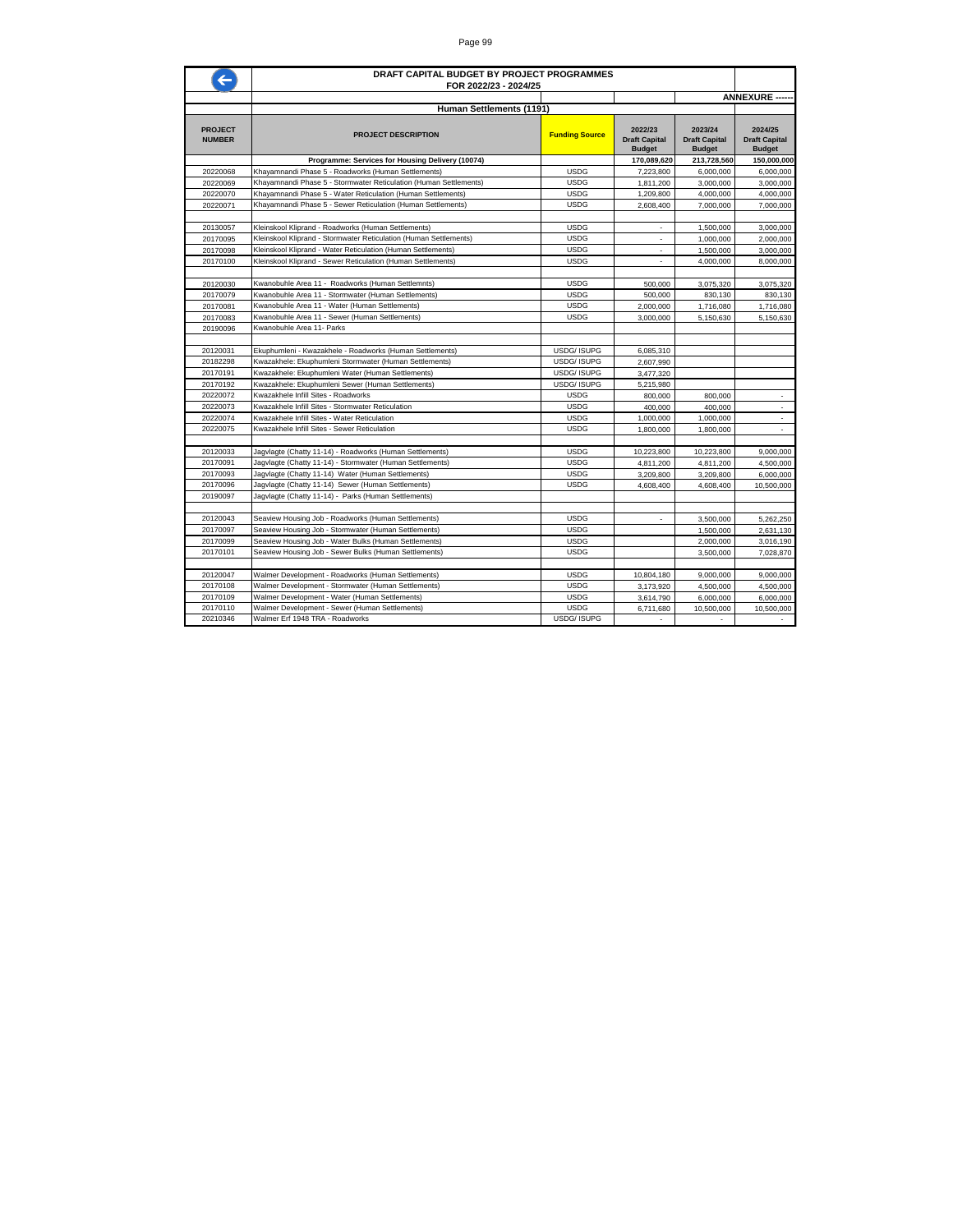| 20210347 | Walmer Erf 1948 TRA - Stormwater Reticulation              | <b>USDG/ISUPG</b> | $\sim$     |           |  |
|----------|------------------------------------------------------------|-------------------|------------|-----------|--|
| 20210348 | Walmer Erf 1948 TRA - Water Reticulation                   | <b>USDG/ISUPG</b> |            |           |  |
| 20210349 | Walmer Erf 1948 TRA - Sewer Reticulation                   | USDG/ ISUPG       | $\sim$     |           |  |
|          |                                                            |                   |            |           |  |
| 20190173 | Motherwell NU 30- Parks (Human Settlements)                |                   |            |           |  |
| 20210354 | Motherwell NU 30 (Erf. 40009 & 40016) - Water Reticulation | <b>ISUPG</b>      | 9.820.610  |           |  |
| 20210355 | Motherwell NU 30 (Erf. 40009 & 40016) - Sewer Reticulation | <b>ISUPG</b>      | 14.730.440 |           |  |
|          |                                                            |                   |            |           |  |
|          |                                                            |                   |            |           |  |
| 20120059 | Malabar Ext 6 Phase 2 - Roadworks (Human Settlements)      | <b>USDG</b>       | 5.232.180  | 4.500.000 |  |
| 20170067 | Malabar Ext 6 Phase 2 - Stormwater (Human Settlements)     | <b>USDG</b>       | 1.744.060  | 2.250.000 |  |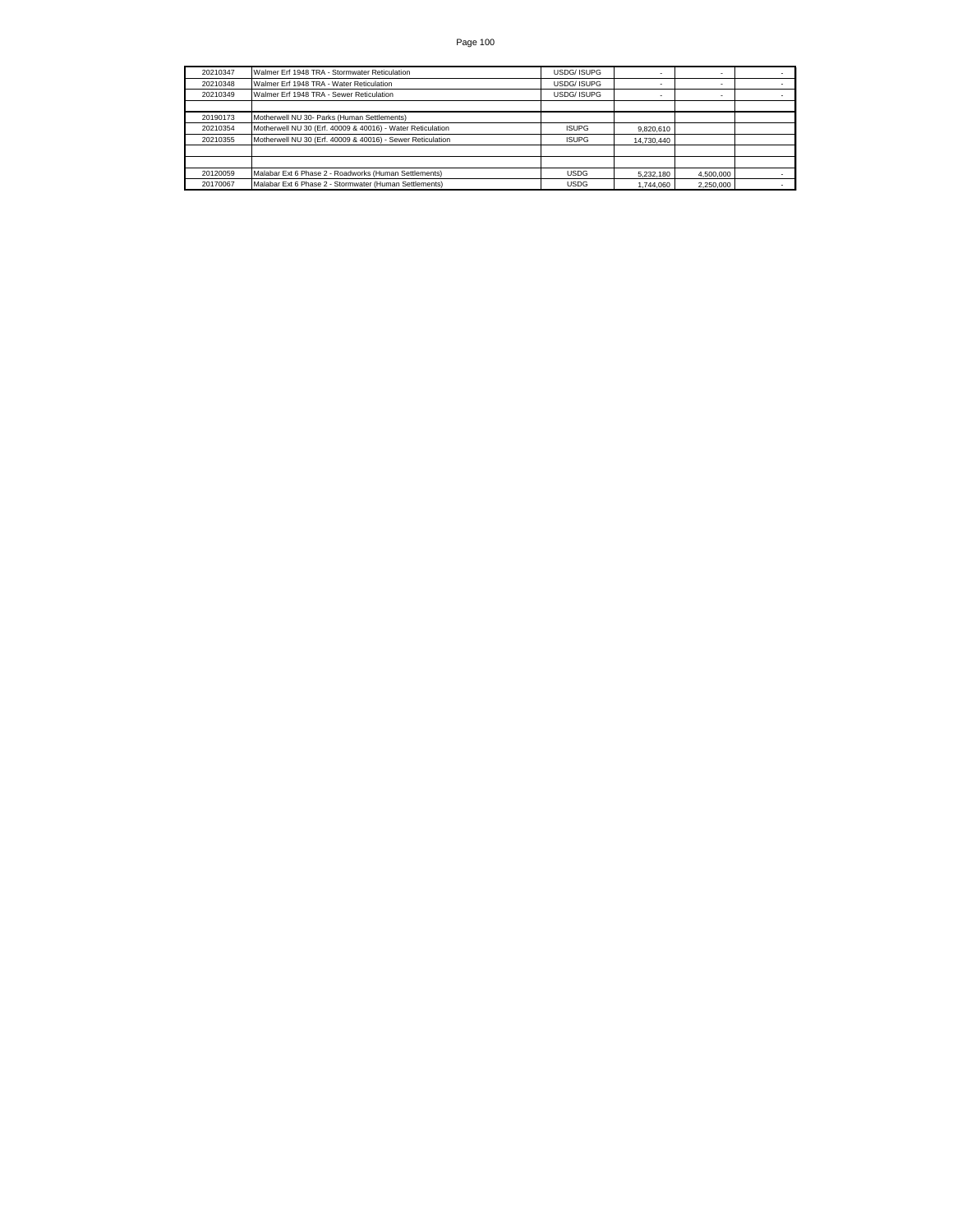| 20170068                        | Malabar Ext 6 Phase 2 - Water (Human Settlements)                | <b>USDG</b>           | 2.904.960                       | 3.000.000                       |                                 |
|---------------------------------|------------------------------------------------------------------|-----------------------|---------------------------------|---------------------------------|---------------------------------|
| 20170071                        | Malabar Ext 6 Phase 2 - Sewer (Human Settlements)                | <b>USDG</b>           | 3,811,050                       | 5,250,000                       |                                 |
| 20190099                        | Malabar Ext 6 Phase 2 - Parks (Human Settlements)                |                       |                                 |                                 |                                 |
|                                 |                                                                  |                       |                                 |                                 |                                 |
| 20210148                        | Mandela Village 71 Sites - Sewer Reticulation (Human Settements) | USDG/ ISUPG           | 2,130,800                       | 2,241,130                       | $\sim$                          |
| 20210147                        | Mandela Village 71 Sites - Water Reticulation (Human Settements) | <b>USDG</b>           | 2.130.800                       | 3.361.700                       |                                 |
|                                 |                                                                  |                       |                                 |                                 |                                 |
| 20130040                        | Nkatha Seyisi - Roadworks (Human Settlements)                    | USDG/ ISUPG           | 2,450,000                       | $\tilde{\phantom{a}}$           |                                 |
| 20170084                        | Nkatha Seyisi - Stormwater Reticulation (Human Settlements)      | USDG/ ISUPG           | 1,050,000                       | $\sim$                          | $\sim$                          |
| 20170086                        | Nkatha Seyisi - Water Reticulation (Human Settlements)           | USDG/ ISUPG           | 1,400,000                       |                                 |                                 |
| 20170088                        | Nkatha Seyisi - Sewer Reticulation (Human Settlements)           | <b>USDG/ISUPG</b>     | 2,100,000                       | $\overline{a}$                  | ä,                              |
|                                 |                                                                  |                       |                                 |                                 |                                 |
| 20130054                        | Bethelsdorp Ext 32, 34 & 36 - Roadworks (Human Settlements)      | <b>USDG</b>           | $\sim$                          | 4,500,000                       | 5,400,000                       |
| 20170090                        | Bethelsdorp Ext 32, 34 & 36 - Stormwater (Human Settlements)     | <b>USDG</b>           | $\sim$                          | 2,250,000                       | 2,700,000                       |
| 20170092                        | Bethelsdorp Ext 32, 34 & 36 - Water Bulks (Human Settlements)    | <b>USDG</b>           |                                 | 3,000,000                       | 3.600.000                       |
| 20170094                        | Bethelsdorp Ext 32, 34 & 36 - Sewer Bulks (Human Settlements)    | <b>USDG</b>           | $\hat{\phantom{a}}$             | 5,250,000                       | 6,300,000                       |
| 20220078                        | Bethelsdorp Saltlake - Roadworks                                 | <b>USDG</b>           | ÷.                              | $\overline{\phantom{a}}$        | 2.289.400                       |
| 20220080                        | Bethelsdorp Saltlake - Stormwater Reticulation                   | <b>USDG</b>           | $\sim$                          | ÷.                              | 750,000                         |
| 20220081                        | Bethelsdorp Saltlake - Sewer Reticulation                        | <b>USDG</b>           |                                 |                                 | 1.000.000                       |
| 20220082                        | Bethelsdorp Saltlake - Water Reticulation                        | <b>USDG</b>           | $\overline{a}$                  | $\overline{a}$                  | 1,750,000                       |
|                                 |                                                                  |                       |                                 |                                 |                                 |
| 20200277                        | Uitenhage Infill Sites/ In Situ - Roadworks                      | USDG/ ISUPG           | 4,045,910                       | 2.400.000                       | $\blacksquare$                  |
| 20200278                        | Uitenhage Infill Sites/ In Situ - Stormwater Reticulation        | <b>USDG/ISUPG</b>     | 1,836,730                       | 1.200.000                       | $\tilde{\phantom{a}}$           |
| 20200279                        | Uitenhage Infill Sites/ In Situ - Water Reticulation             | USDG/ ISUPG           | 2.026.460                       | 1.600.000                       |                                 |
| 20200280                        | Uitenhage Infill Sites/ In Situ - Sewer Reticulation             | USDG/ ISUPG           | 3,778,050                       | 2,800,000                       | $\bar{\phantom{a}}$             |
|                                 |                                                                  |                       |                                 |                                 |                                 |
| 20110092                        | Missionvale Garden Lots - Roadworks (Human Settlements)          | <b>USDG</b>           | 15,000,000                      |                                 | $\overline{\phantom{a}}$        |
| 20190003                        | Missionvale Stormwater (Human Settlements)                       | <b>USDG</b>           | 3,000,000                       |                                 |                                 |
| 20190004                        | Missionvale Water (Human Settlements)                            | <b>USDG</b>           |                                 | ÷,                              | ä,                              |
| 20190005                        | Missionvale - Sewer (Human Settlements)                          | <b>USDG</b>           | $\sim$                          | $\overline{\phantom{a}}$        | $\blacksquare$                  |
| 20190104                        | Connections and Water Meters                                     | <b>USDG</b>           | 3,500,000                       | 1,500,000                       | 1,500,000                       |
|                                 | Programme: Investment Property (10036)                           |                       |                                 |                                 |                                 |
|                                 |                                                                  |                       |                                 |                                 |                                 |
| 20210356                        | Vistarus - Water Reticulation                                    | <b>ISUPG</b>          |                                 | 23,673,920                      |                                 |
| 20210357                        | Vistarus - Sewer Reticulation                                    | <b>ISUPG</b>          |                                 | 35,510,870                      |                                 |
|                                 |                                                                  |                       |                                 |                                 |                                 |
| 20210358                        | Westville - Water Reticulation                                   | <b>ISUPG</b>          |                                 | 32,060                          |                                 |
| 20210359                        | Westville - Sewer Reticulation                                   | <b>ISUPG</b>          |                                 | 48.080                          |                                 |
|                                 |                                                                  |                       |                                 |                                 |                                 |
| 20210360                        | Ebhongweni - Water Reticulation                                  | <b>ISUPG</b>          |                                 | 1,294,180                       |                                 |
| 20210361                        | Ebhongweni - Sewer Reticulation                                  | <b>ISUPG</b>          |                                 | 1,941,260                       |                                 |
|                                 |                                                                  |                       |                                 |                                 |                                 |
|                                 | Total                                                            |                       | 170,089,620                     | 213,728,560                     | 150,000,000                     |
|                                 |                                                                  |                       |                                 |                                 |                                 |
|                                 | Infrastructure & Engineering Unit - Rate and General (0384)      |                       |                                 |                                 |                                 |
| <b>PROJECT</b><br><b>NUMBER</b> | <b>PROJECT DESCRIPTION</b>                                       | <b>Funding Source</b> | 2022/23<br><b>Draft Capital</b> | 2023/24<br><b>Draft Capital</b> | 2024/25<br><b>Draft Capital</b> |
|                                 |                                                                  |                       | <b>Budget</b>                   | <b>Budget</b>                   | <b>Budget</b>                   |
|                                 | Programme: Resurfacing of Minor Roads (10002)                    |                       | $\mathbf 0$                     | $\mathbf 0$                     | $\pmb{0}$                       |
| 20190274                        | Resurfacing Tar roads (non-subsidy)                              | LEVIES                |                                 |                                 |                                 |
|                                 | Programme: Resurfacing of Major Roads (10018)                    |                       | 10,000,000                      | 10,000,000                      | 10,000,000                      |
| 20200054                        | Rehabilitation of roads                                          | LEVIES                | 10,000,000                      | 10,000,000                      | 10,000,000                      |
|                                 | Programme: Rehabilitation of Minor Tar Roads (10019)             |                       | 26,000,000                      | 26,000,000                      | 26,000,000                      |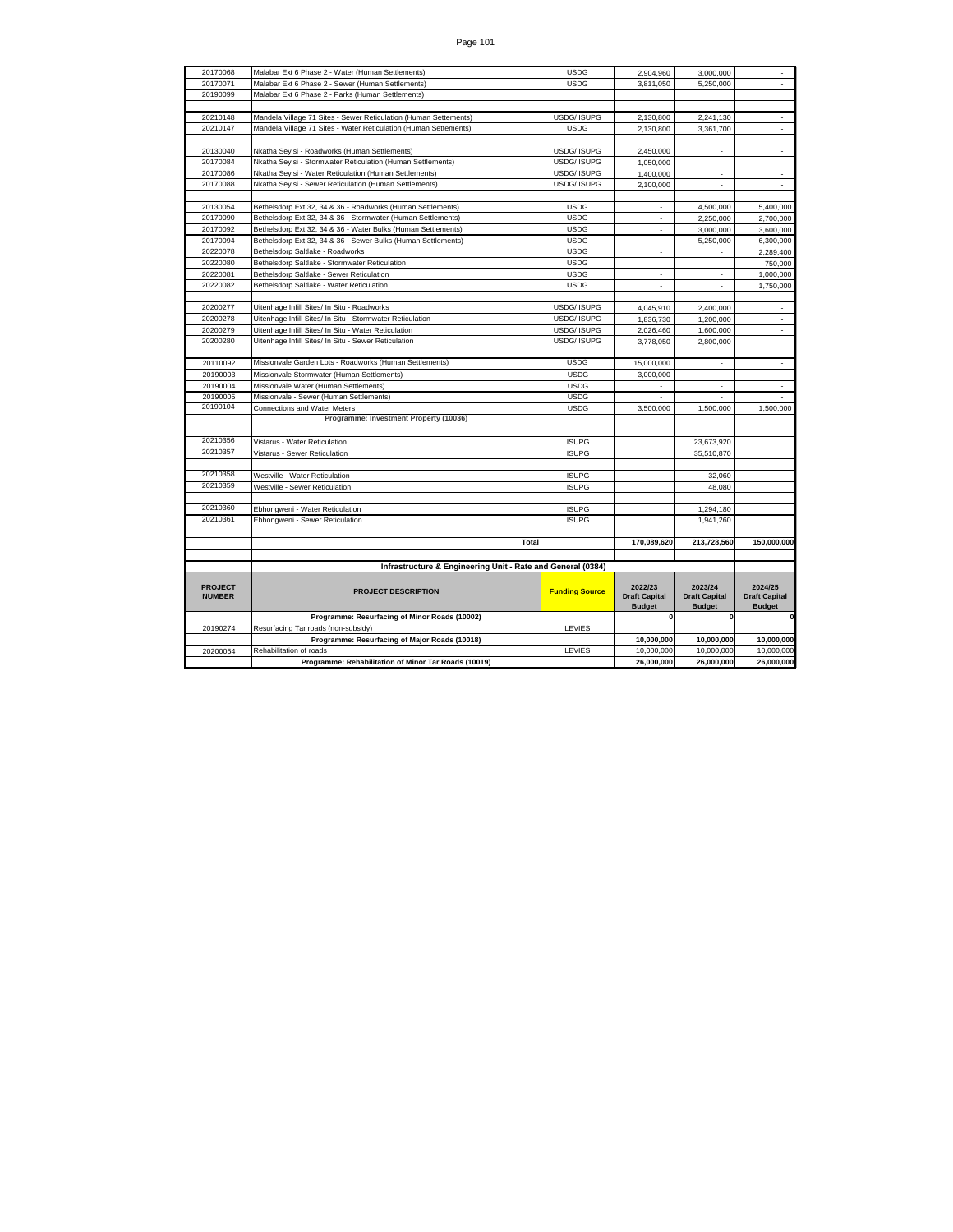| 20200051 | Resdurfacing Tar roads                                     | <b>LEVIES</b> | 26,000,000 | 26,000,000 | 26,000,000 |
|----------|------------------------------------------------------------|---------------|------------|------------|------------|
| 20070137 | Rehabilitation of roads                                    | LEVIES        |            |            |            |
|          | Programme: Rehabilitation of Minor Concrete Roads (10020)  |               | 1.200.000  | 1.200.000  | 3,000,000  |
| 20200050 | Rehabilitate Concrete Roads                                | <b>LEVIES</b> | 1.200.000  | 1.200.000  | 3,000,000  |
| 19980218 | Rehabilitate Concrete Roads - Northern Areas               | <b>LEVIES</b> |            |            |            |
|          | Programme: Buildings, Depots Upgrading & Additions (10009) |               | 15.500.000 | 3.500.000  | 4.330.000  |
| 20042767 | Upgrading Depots and Offices                               | <b>LEVIES</b> |            |            |            |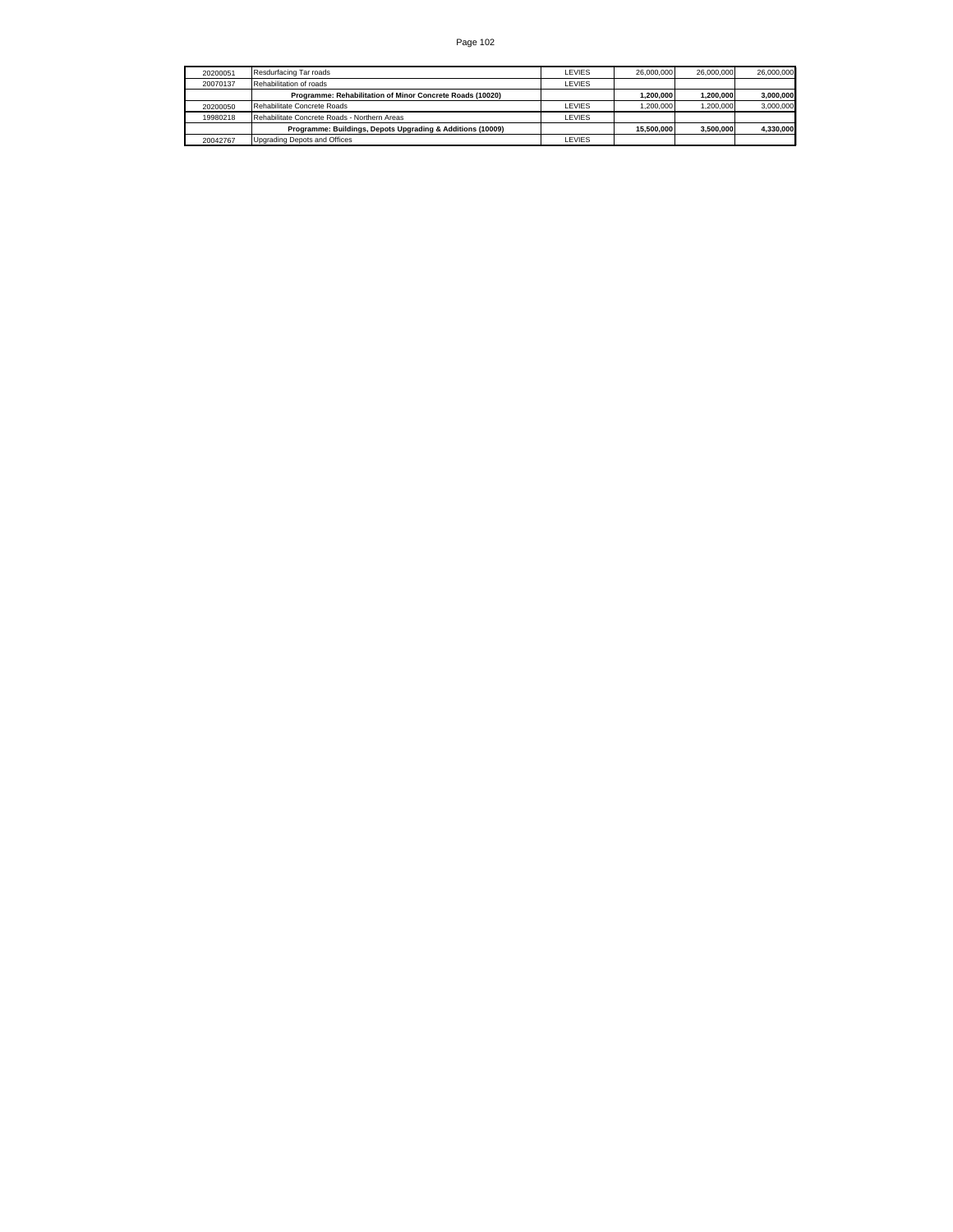| CRR<br>Purchase of new Laboratory Premises<br>12,500,000<br>new<br><b>Upgrading Depots and Offices</b><br>LEVIES<br>2,000,000<br>20200053<br>2,500,000<br>3,330,000<br>Rehabilitation of Workshop Buildings<br>LEVIES<br>20140008<br>20190181<br>Renovation of Municipal Building to Laboratory<br>LEVIES<br>Programme: Vehicles & Plant (10010)<br>$\mathbf 0$<br>10,000,000<br>10,000,000<br>Replacement Vehicles Fleet<br>LEVIES<br>20190286<br>Replacement Vehicles Fleet -Automotive Transport<br>LEVIES<br>20200055<br>10,000,000<br>10,000,000<br>20190288<br>LEVIES<br>Roads - New / Replacement Vehicles (Fleet)<br>Programme: Tarring of Gravel Roads (10023)<br>109,844,780<br>89,000,000<br>87,000,000<br>Peri-Urban: Rehabilitation of gravel roads<br>LEVIES<br>20030084<br><b>Tarring of Dubula Street</b><br><b>USDG</b><br>20210370<br>3,000,000<br>Roads - Peri- Urban: Rehabilitation of gravel roads<br>LEVIES<br>20210174<br>2,000,000<br>2,000,000<br>3,000,000<br><b>Tarring of Gravel Roads</b><br><b>USDG / LEVIES</b><br>20050286<br>107.844.780<br>84,000,000<br>84.000.000<br>$\mathbf{0}$<br>Programme: Construction of Stormwater Infrastructure (10025)<br>$\bf{0}$<br>Motherwell NU29 & 30 : Roads & S/w Bulk Infrastructure<br>LEVIES<br>20030379<br>69,500,000<br>43,000,000<br>Programme: Stormwater Improvements (10026)<br>44,937,200<br>Motherwelll Canal Wetlands<br>LEVIES<br>19940233<br>20200063<br>USDG / LEVIES<br>Stormwater Improvements<br>10,000,000<br>3,000,000<br>9,000,000<br>Lorraine Stormwater Control<br>LEVIES<br>19980323<br>LEVIES<br>20020149<br>Stormwater Improvements<br>LEVIES<br>Reconstruction of Open Canals - Metrowide<br>20200058<br>5.000.000<br>5,000,000<br>5,000,000<br>Paapenkuils Canal Rehabilitation<br>LEVIES<br>20030017<br>Reconstruction of stormwater system - Uitenhage<br>LEVIES<br>20200059<br>2,000,000<br>2.000.000<br>2,000,000<br>LEVIES<br>20030475<br>New Brighton/Kwazakhele: Bulk Stormwater<br>3,000,000<br>4,000,000<br>3,000,000<br>Rehabilitation of Stormwater Ponds<br>LEVIES<br>3,000,000<br>20200060<br>3,000,000<br>3,000,000<br>Groundwater Problem Elimination<br>LEVIES<br>20200061<br>2,000,000<br>2,000,000<br>2,000,000<br>Flood Risk and Improvements (All other rivers)<br>LEVIES<br>20200062<br>500,000<br>500,000<br>500,000<br><b>USDG</b><br>Zwide Bulk Stormwater<br>20,000,000<br>9,437,200<br>10,000,000<br>20060237<br>20060241<br>Blue Horizon Bay Bulk Stormwater<br>LEVIES<br>500,000<br>500,000<br>500,000<br>Motherwell Canal Wetlands<br>LEVIES<br>500,000<br>20200064<br>500,000<br>500,000<br>Roads - Provision of Rudimentary Services - Stormwater Bulks<br>LEVIES<br>20210176<br>2,500,000<br>2,500,000<br>3,000,000<br>LEVIES<br>Groundwater Problem Elimination Northern Areas<br>20060286<br>Chatty: Stormwater Improvement<br>LEVIES<br>20080078<br>Wells Estate: Stormwater Improvements<br>LEVIES<br>20080079<br>Cannonville/ Colchester: Sstormwater Improvements<br><b>USDG</b><br>20080080<br>6,000,000<br>6,000,000<br>2,000,000<br><b>USDG</b><br>20080081<br>Greenbushes: Stormwater Improvemements<br>Stormwater Improvements: Ikamvelihle<br>LEVIES<br>20090038<br>1,500,000<br>1,500,000<br>1,500,000<br>20140009<br>Rehabilitation of Stormwater Ponds<br>LEVIES<br>LEVIES<br>Reconstruction of stormwater system - Uitenhage<br>20170127<br>Motherwell Canal Pedestrian crossings<br>LEVIES<br>20170130<br>LEVIES<br>20190287<br>Reconstruction of Open Canals - Metrowide<br><b>USDG</b><br>20190297<br>Stormwater Improvements - Stokwe Street (Ward 17)<br>3,000,000<br><b>USDG</b><br>20190300<br>Stormwater Improvements - Simnka Street (Ward 17)<br>10,000,000<br>6.000.000<br>Programme: Traffic and Signage Improvements (10031)<br>15,350,000<br>20,850,000<br>22,350,000<br><b>New Traffic Signals</b><br>LEVIES<br>20070132<br>Intersection improvememts<br>LEVIES<br>20200078<br>3,000,000<br>3,000,000<br>2,500,000<br>LEVIES<br>20200065<br><b>New Traffic Signals</b><br>2,000,000<br>2,000,000<br>2,000,000<br>Tarring of Circles - New Brighton<br>LEVIES<br>5,000,000<br>10,000,000<br>10,000,000<br>new<br>Roads- Traffic Calming Measures 2021<br>LEVIES<br>20210173<br>3,500,000<br>3,500,000<br>5,000,000<br><b>Public Transport Facilities</b><br>LEVIES<br>2,000,000<br>20200069<br>2,000,000<br>2,000,000<br><b>TM24 Guidance Signs</b><br><b>LEVIES</b><br>19940195 | 20200057 | Rehabilitation of Workshop Buildings | LEVIES | 1,000,000 | 1,000,000 | 1,000,000 |
|---------------------------------------------------------------------------------------------------------------------------------------------------------------------------------------------------------------------------------------------------------------------------------------------------------------------------------------------------------------------------------------------------------------------------------------------------------------------------------------------------------------------------------------------------------------------------------------------------------------------------------------------------------------------------------------------------------------------------------------------------------------------------------------------------------------------------------------------------------------------------------------------------------------------------------------------------------------------------------------------------------------------------------------------------------------------------------------------------------------------------------------------------------------------------------------------------------------------------------------------------------------------------------------------------------------------------------------------------------------------------------------------------------------------------------------------------------------------------------------------------------------------------------------------------------------------------------------------------------------------------------------------------------------------------------------------------------------------------------------------------------------------------------------------------------------------------------------------------------------------------------------------------------------------------------------------------------------------------------------------------------------------------------------------------------------------------------------------------------------------------------------------------------------------------------------------------------------------------------------------------------------------------------------------------------------------------------------------------------------------------------------------------------------------------------------------------------------------------------------------------------------------------------------------------------------------------------------------------------------------------------------------------------------------------------------------------------------------------------------------------------------------------------------------------------------------------------------------------------------------------------------------------------------------------------------------------------------------------------------------------------------------------------------------------------------------------------------------------------------------------------------------------------------------------------------------------------------------------------------------------------------------------------------------------------------------------------------------------------------------------------------------------------------------------------------------------------------------------------------------------------------------------------------------------------------------------------------------------------------------------------------------------------------------------------------------------------------------------------------------------------------------------------------------------------------------------------------------------------------------------------------------------------------------------------------------------------------------------------------------------------------------------------------------------------------------------------------------------------------------------------------------------------------------------------------------------------------------------------------------------------------------------------------------------------------------------------------------------------------------------------------------------------------------------------------------------|----------|--------------------------------------|--------|-----------|-----------|-----------|
|                                                                                                                                                                                                                                                                                                                                                                                                                                                                                                                                                                                                                                                                                                                                                                                                                                                                                                                                                                                                                                                                                                                                                                                                                                                                                                                                                                                                                                                                                                                                                                                                                                                                                                                                                                                                                                                                                                                                                                                                                                                                                                                                                                                                                                                                                                                                                                                                                                                                                                                                                                                                                                                                                                                                                                                                                                                                                                                                                                                                                                                                                                                                                                                                                                                                                                                                                                                                                                                                                                                                                                                                                                                                                                                                                                                                                                                                                                                                                                                                                                                                                                                                                                                                                                                                                                                                                                                                                                                   |          |                                      |        |           |           |           |
|                                                                                                                                                                                                                                                                                                                                                                                                                                                                                                                                                                                                                                                                                                                                                                                                                                                                                                                                                                                                                                                                                                                                                                                                                                                                                                                                                                                                                                                                                                                                                                                                                                                                                                                                                                                                                                                                                                                                                                                                                                                                                                                                                                                                                                                                                                                                                                                                                                                                                                                                                                                                                                                                                                                                                                                                                                                                                                                                                                                                                                                                                                                                                                                                                                                                                                                                                                                                                                                                                                                                                                                                                                                                                                                                                                                                                                                                                                                                                                                                                                                                                                                                                                                                                                                                                                                                                                                                                                                   |          |                                      |        |           |           |           |
|                                                                                                                                                                                                                                                                                                                                                                                                                                                                                                                                                                                                                                                                                                                                                                                                                                                                                                                                                                                                                                                                                                                                                                                                                                                                                                                                                                                                                                                                                                                                                                                                                                                                                                                                                                                                                                                                                                                                                                                                                                                                                                                                                                                                                                                                                                                                                                                                                                                                                                                                                                                                                                                                                                                                                                                                                                                                                                                                                                                                                                                                                                                                                                                                                                                                                                                                                                                                                                                                                                                                                                                                                                                                                                                                                                                                                                                                                                                                                                                                                                                                                                                                                                                                                                                                                                                                                                                                                                                   |          |                                      |        |           |           |           |
|                                                                                                                                                                                                                                                                                                                                                                                                                                                                                                                                                                                                                                                                                                                                                                                                                                                                                                                                                                                                                                                                                                                                                                                                                                                                                                                                                                                                                                                                                                                                                                                                                                                                                                                                                                                                                                                                                                                                                                                                                                                                                                                                                                                                                                                                                                                                                                                                                                                                                                                                                                                                                                                                                                                                                                                                                                                                                                                                                                                                                                                                                                                                                                                                                                                                                                                                                                                                                                                                                                                                                                                                                                                                                                                                                                                                                                                                                                                                                                                                                                                                                                                                                                                                                                                                                                                                                                                                                                                   |          |                                      |        |           |           |           |
|                                                                                                                                                                                                                                                                                                                                                                                                                                                                                                                                                                                                                                                                                                                                                                                                                                                                                                                                                                                                                                                                                                                                                                                                                                                                                                                                                                                                                                                                                                                                                                                                                                                                                                                                                                                                                                                                                                                                                                                                                                                                                                                                                                                                                                                                                                                                                                                                                                                                                                                                                                                                                                                                                                                                                                                                                                                                                                                                                                                                                                                                                                                                                                                                                                                                                                                                                                                                                                                                                                                                                                                                                                                                                                                                                                                                                                                                                                                                                                                                                                                                                                                                                                                                                                                                                                                                                                                                                                                   |          |                                      |        |           |           |           |
|                                                                                                                                                                                                                                                                                                                                                                                                                                                                                                                                                                                                                                                                                                                                                                                                                                                                                                                                                                                                                                                                                                                                                                                                                                                                                                                                                                                                                                                                                                                                                                                                                                                                                                                                                                                                                                                                                                                                                                                                                                                                                                                                                                                                                                                                                                                                                                                                                                                                                                                                                                                                                                                                                                                                                                                                                                                                                                                                                                                                                                                                                                                                                                                                                                                                                                                                                                                                                                                                                                                                                                                                                                                                                                                                                                                                                                                                                                                                                                                                                                                                                                                                                                                                                                                                                                                                                                                                                                                   |          |                                      |        |           |           |           |
|                                                                                                                                                                                                                                                                                                                                                                                                                                                                                                                                                                                                                                                                                                                                                                                                                                                                                                                                                                                                                                                                                                                                                                                                                                                                                                                                                                                                                                                                                                                                                                                                                                                                                                                                                                                                                                                                                                                                                                                                                                                                                                                                                                                                                                                                                                                                                                                                                                                                                                                                                                                                                                                                                                                                                                                                                                                                                                                                                                                                                                                                                                                                                                                                                                                                                                                                                                                                                                                                                                                                                                                                                                                                                                                                                                                                                                                                                                                                                                                                                                                                                                                                                                                                                                                                                                                                                                                                                                                   |          |                                      |        |           |           |           |
|                                                                                                                                                                                                                                                                                                                                                                                                                                                                                                                                                                                                                                                                                                                                                                                                                                                                                                                                                                                                                                                                                                                                                                                                                                                                                                                                                                                                                                                                                                                                                                                                                                                                                                                                                                                                                                                                                                                                                                                                                                                                                                                                                                                                                                                                                                                                                                                                                                                                                                                                                                                                                                                                                                                                                                                                                                                                                                                                                                                                                                                                                                                                                                                                                                                                                                                                                                                                                                                                                                                                                                                                                                                                                                                                                                                                                                                                                                                                                                                                                                                                                                                                                                                                                                                                                                                                                                                                                                                   |          |                                      |        |           |           |           |
|                                                                                                                                                                                                                                                                                                                                                                                                                                                                                                                                                                                                                                                                                                                                                                                                                                                                                                                                                                                                                                                                                                                                                                                                                                                                                                                                                                                                                                                                                                                                                                                                                                                                                                                                                                                                                                                                                                                                                                                                                                                                                                                                                                                                                                                                                                                                                                                                                                                                                                                                                                                                                                                                                                                                                                                                                                                                                                                                                                                                                                                                                                                                                                                                                                                                                                                                                                                                                                                                                                                                                                                                                                                                                                                                                                                                                                                                                                                                                                                                                                                                                                                                                                                                                                                                                                                                                                                                                                                   |          |                                      |        |           |           |           |
|                                                                                                                                                                                                                                                                                                                                                                                                                                                                                                                                                                                                                                                                                                                                                                                                                                                                                                                                                                                                                                                                                                                                                                                                                                                                                                                                                                                                                                                                                                                                                                                                                                                                                                                                                                                                                                                                                                                                                                                                                                                                                                                                                                                                                                                                                                                                                                                                                                                                                                                                                                                                                                                                                                                                                                                                                                                                                                                                                                                                                                                                                                                                                                                                                                                                                                                                                                                                                                                                                                                                                                                                                                                                                                                                                                                                                                                                                                                                                                                                                                                                                                                                                                                                                                                                                                                                                                                                                                                   |          |                                      |        |           |           |           |
|                                                                                                                                                                                                                                                                                                                                                                                                                                                                                                                                                                                                                                                                                                                                                                                                                                                                                                                                                                                                                                                                                                                                                                                                                                                                                                                                                                                                                                                                                                                                                                                                                                                                                                                                                                                                                                                                                                                                                                                                                                                                                                                                                                                                                                                                                                                                                                                                                                                                                                                                                                                                                                                                                                                                                                                                                                                                                                                                                                                                                                                                                                                                                                                                                                                                                                                                                                                                                                                                                                                                                                                                                                                                                                                                                                                                                                                                                                                                                                                                                                                                                                                                                                                                                                                                                                                                                                                                                                                   |          |                                      |        |           |           |           |
|                                                                                                                                                                                                                                                                                                                                                                                                                                                                                                                                                                                                                                                                                                                                                                                                                                                                                                                                                                                                                                                                                                                                                                                                                                                                                                                                                                                                                                                                                                                                                                                                                                                                                                                                                                                                                                                                                                                                                                                                                                                                                                                                                                                                                                                                                                                                                                                                                                                                                                                                                                                                                                                                                                                                                                                                                                                                                                                                                                                                                                                                                                                                                                                                                                                                                                                                                                                                                                                                                                                                                                                                                                                                                                                                                                                                                                                                                                                                                                                                                                                                                                                                                                                                                                                                                                                                                                                                                                                   |          |                                      |        |           |           |           |
|                                                                                                                                                                                                                                                                                                                                                                                                                                                                                                                                                                                                                                                                                                                                                                                                                                                                                                                                                                                                                                                                                                                                                                                                                                                                                                                                                                                                                                                                                                                                                                                                                                                                                                                                                                                                                                                                                                                                                                                                                                                                                                                                                                                                                                                                                                                                                                                                                                                                                                                                                                                                                                                                                                                                                                                                                                                                                                                                                                                                                                                                                                                                                                                                                                                                                                                                                                                                                                                                                                                                                                                                                                                                                                                                                                                                                                                                                                                                                                                                                                                                                                                                                                                                                                                                                                                                                                                                                                                   |          |                                      |        |           |           |           |
|                                                                                                                                                                                                                                                                                                                                                                                                                                                                                                                                                                                                                                                                                                                                                                                                                                                                                                                                                                                                                                                                                                                                                                                                                                                                                                                                                                                                                                                                                                                                                                                                                                                                                                                                                                                                                                                                                                                                                                                                                                                                                                                                                                                                                                                                                                                                                                                                                                                                                                                                                                                                                                                                                                                                                                                                                                                                                                                                                                                                                                                                                                                                                                                                                                                                                                                                                                                                                                                                                                                                                                                                                                                                                                                                                                                                                                                                                                                                                                                                                                                                                                                                                                                                                                                                                                                                                                                                                                                   |          |                                      |        |           |           |           |
|                                                                                                                                                                                                                                                                                                                                                                                                                                                                                                                                                                                                                                                                                                                                                                                                                                                                                                                                                                                                                                                                                                                                                                                                                                                                                                                                                                                                                                                                                                                                                                                                                                                                                                                                                                                                                                                                                                                                                                                                                                                                                                                                                                                                                                                                                                                                                                                                                                                                                                                                                                                                                                                                                                                                                                                                                                                                                                                                                                                                                                                                                                                                                                                                                                                                                                                                                                                                                                                                                                                                                                                                                                                                                                                                                                                                                                                                                                                                                                                                                                                                                                                                                                                                                                                                                                                                                                                                                                                   |          |                                      |        |           |           |           |
|                                                                                                                                                                                                                                                                                                                                                                                                                                                                                                                                                                                                                                                                                                                                                                                                                                                                                                                                                                                                                                                                                                                                                                                                                                                                                                                                                                                                                                                                                                                                                                                                                                                                                                                                                                                                                                                                                                                                                                                                                                                                                                                                                                                                                                                                                                                                                                                                                                                                                                                                                                                                                                                                                                                                                                                                                                                                                                                                                                                                                                                                                                                                                                                                                                                                                                                                                                                                                                                                                                                                                                                                                                                                                                                                                                                                                                                                                                                                                                                                                                                                                                                                                                                                                                                                                                                                                                                                                                                   |          |                                      |        |           |           |           |
|                                                                                                                                                                                                                                                                                                                                                                                                                                                                                                                                                                                                                                                                                                                                                                                                                                                                                                                                                                                                                                                                                                                                                                                                                                                                                                                                                                                                                                                                                                                                                                                                                                                                                                                                                                                                                                                                                                                                                                                                                                                                                                                                                                                                                                                                                                                                                                                                                                                                                                                                                                                                                                                                                                                                                                                                                                                                                                                                                                                                                                                                                                                                                                                                                                                                                                                                                                                                                                                                                                                                                                                                                                                                                                                                                                                                                                                                                                                                                                                                                                                                                                                                                                                                                                                                                                                                                                                                                                                   |          |                                      |        |           |           |           |
|                                                                                                                                                                                                                                                                                                                                                                                                                                                                                                                                                                                                                                                                                                                                                                                                                                                                                                                                                                                                                                                                                                                                                                                                                                                                                                                                                                                                                                                                                                                                                                                                                                                                                                                                                                                                                                                                                                                                                                                                                                                                                                                                                                                                                                                                                                                                                                                                                                                                                                                                                                                                                                                                                                                                                                                                                                                                                                                                                                                                                                                                                                                                                                                                                                                                                                                                                                                                                                                                                                                                                                                                                                                                                                                                                                                                                                                                                                                                                                                                                                                                                                                                                                                                                                                                                                                                                                                                                                                   |          |                                      |        |           |           |           |
|                                                                                                                                                                                                                                                                                                                                                                                                                                                                                                                                                                                                                                                                                                                                                                                                                                                                                                                                                                                                                                                                                                                                                                                                                                                                                                                                                                                                                                                                                                                                                                                                                                                                                                                                                                                                                                                                                                                                                                                                                                                                                                                                                                                                                                                                                                                                                                                                                                                                                                                                                                                                                                                                                                                                                                                                                                                                                                                                                                                                                                                                                                                                                                                                                                                                                                                                                                                                                                                                                                                                                                                                                                                                                                                                                                                                                                                                                                                                                                                                                                                                                                                                                                                                                                                                                                                                                                                                                                                   |          |                                      |        |           |           |           |
|                                                                                                                                                                                                                                                                                                                                                                                                                                                                                                                                                                                                                                                                                                                                                                                                                                                                                                                                                                                                                                                                                                                                                                                                                                                                                                                                                                                                                                                                                                                                                                                                                                                                                                                                                                                                                                                                                                                                                                                                                                                                                                                                                                                                                                                                                                                                                                                                                                                                                                                                                                                                                                                                                                                                                                                                                                                                                                                                                                                                                                                                                                                                                                                                                                                                                                                                                                                                                                                                                                                                                                                                                                                                                                                                                                                                                                                                                                                                                                                                                                                                                                                                                                                                                                                                                                                                                                                                                                                   |          |                                      |        |           |           |           |
|                                                                                                                                                                                                                                                                                                                                                                                                                                                                                                                                                                                                                                                                                                                                                                                                                                                                                                                                                                                                                                                                                                                                                                                                                                                                                                                                                                                                                                                                                                                                                                                                                                                                                                                                                                                                                                                                                                                                                                                                                                                                                                                                                                                                                                                                                                                                                                                                                                                                                                                                                                                                                                                                                                                                                                                                                                                                                                                                                                                                                                                                                                                                                                                                                                                                                                                                                                                                                                                                                                                                                                                                                                                                                                                                                                                                                                                                                                                                                                                                                                                                                                                                                                                                                                                                                                                                                                                                                                                   |          |                                      |        |           |           |           |
|                                                                                                                                                                                                                                                                                                                                                                                                                                                                                                                                                                                                                                                                                                                                                                                                                                                                                                                                                                                                                                                                                                                                                                                                                                                                                                                                                                                                                                                                                                                                                                                                                                                                                                                                                                                                                                                                                                                                                                                                                                                                                                                                                                                                                                                                                                                                                                                                                                                                                                                                                                                                                                                                                                                                                                                                                                                                                                                                                                                                                                                                                                                                                                                                                                                                                                                                                                                                                                                                                                                                                                                                                                                                                                                                                                                                                                                                                                                                                                                                                                                                                                                                                                                                                                                                                                                                                                                                                                                   |          |                                      |        |           |           |           |
|                                                                                                                                                                                                                                                                                                                                                                                                                                                                                                                                                                                                                                                                                                                                                                                                                                                                                                                                                                                                                                                                                                                                                                                                                                                                                                                                                                                                                                                                                                                                                                                                                                                                                                                                                                                                                                                                                                                                                                                                                                                                                                                                                                                                                                                                                                                                                                                                                                                                                                                                                                                                                                                                                                                                                                                                                                                                                                                                                                                                                                                                                                                                                                                                                                                                                                                                                                                                                                                                                                                                                                                                                                                                                                                                                                                                                                                                                                                                                                                                                                                                                                                                                                                                                                                                                                                                                                                                                                                   |          |                                      |        |           |           |           |
|                                                                                                                                                                                                                                                                                                                                                                                                                                                                                                                                                                                                                                                                                                                                                                                                                                                                                                                                                                                                                                                                                                                                                                                                                                                                                                                                                                                                                                                                                                                                                                                                                                                                                                                                                                                                                                                                                                                                                                                                                                                                                                                                                                                                                                                                                                                                                                                                                                                                                                                                                                                                                                                                                                                                                                                                                                                                                                                                                                                                                                                                                                                                                                                                                                                                                                                                                                                                                                                                                                                                                                                                                                                                                                                                                                                                                                                                                                                                                                                                                                                                                                                                                                                                                                                                                                                                                                                                                                                   |          |                                      |        |           |           |           |
|                                                                                                                                                                                                                                                                                                                                                                                                                                                                                                                                                                                                                                                                                                                                                                                                                                                                                                                                                                                                                                                                                                                                                                                                                                                                                                                                                                                                                                                                                                                                                                                                                                                                                                                                                                                                                                                                                                                                                                                                                                                                                                                                                                                                                                                                                                                                                                                                                                                                                                                                                                                                                                                                                                                                                                                                                                                                                                                                                                                                                                                                                                                                                                                                                                                                                                                                                                                                                                                                                                                                                                                                                                                                                                                                                                                                                                                                                                                                                                                                                                                                                                                                                                                                                                                                                                                                                                                                                                                   |          |                                      |        |           |           |           |
|                                                                                                                                                                                                                                                                                                                                                                                                                                                                                                                                                                                                                                                                                                                                                                                                                                                                                                                                                                                                                                                                                                                                                                                                                                                                                                                                                                                                                                                                                                                                                                                                                                                                                                                                                                                                                                                                                                                                                                                                                                                                                                                                                                                                                                                                                                                                                                                                                                                                                                                                                                                                                                                                                                                                                                                                                                                                                                                                                                                                                                                                                                                                                                                                                                                                                                                                                                                                                                                                                                                                                                                                                                                                                                                                                                                                                                                                                                                                                                                                                                                                                                                                                                                                                                                                                                                                                                                                                                                   |          |                                      |        |           |           |           |
|                                                                                                                                                                                                                                                                                                                                                                                                                                                                                                                                                                                                                                                                                                                                                                                                                                                                                                                                                                                                                                                                                                                                                                                                                                                                                                                                                                                                                                                                                                                                                                                                                                                                                                                                                                                                                                                                                                                                                                                                                                                                                                                                                                                                                                                                                                                                                                                                                                                                                                                                                                                                                                                                                                                                                                                                                                                                                                                                                                                                                                                                                                                                                                                                                                                                                                                                                                                                                                                                                                                                                                                                                                                                                                                                                                                                                                                                                                                                                                                                                                                                                                                                                                                                                                                                                                                                                                                                                                                   |          |                                      |        |           |           |           |
|                                                                                                                                                                                                                                                                                                                                                                                                                                                                                                                                                                                                                                                                                                                                                                                                                                                                                                                                                                                                                                                                                                                                                                                                                                                                                                                                                                                                                                                                                                                                                                                                                                                                                                                                                                                                                                                                                                                                                                                                                                                                                                                                                                                                                                                                                                                                                                                                                                                                                                                                                                                                                                                                                                                                                                                                                                                                                                                                                                                                                                                                                                                                                                                                                                                                                                                                                                                                                                                                                                                                                                                                                                                                                                                                                                                                                                                                                                                                                                                                                                                                                                                                                                                                                                                                                                                                                                                                                                                   |          |                                      |        |           |           |           |
|                                                                                                                                                                                                                                                                                                                                                                                                                                                                                                                                                                                                                                                                                                                                                                                                                                                                                                                                                                                                                                                                                                                                                                                                                                                                                                                                                                                                                                                                                                                                                                                                                                                                                                                                                                                                                                                                                                                                                                                                                                                                                                                                                                                                                                                                                                                                                                                                                                                                                                                                                                                                                                                                                                                                                                                                                                                                                                                                                                                                                                                                                                                                                                                                                                                                                                                                                                                                                                                                                                                                                                                                                                                                                                                                                                                                                                                                                                                                                                                                                                                                                                                                                                                                                                                                                                                                                                                                                                                   |          |                                      |        |           |           |           |
|                                                                                                                                                                                                                                                                                                                                                                                                                                                                                                                                                                                                                                                                                                                                                                                                                                                                                                                                                                                                                                                                                                                                                                                                                                                                                                                                                                                                                                                                                                                                                                                                                                                                                                                                                                                                                                                                                                                                                                                                                                                                                                                                                                                                                                                                                                                                                                                                                                                                                                                                                                                                                                                                                                                                                                                                                                                                                                                                                                                                                                                                                                                                                                                                                                                                                                                                                                                                                                                                                                                                                                                                                                                                                                                                                                                                                                                                                                                                                                                                                                                                                                                                                                                                                                                                                                                                                                                                                                                   |          |                                      |        |           |           |           |
|                                                                                                                                                                                                                                                                                                                                                                                                                                                                                                                                                                                                                                                                                                                                                                                                                                                                                                                                                                                                                                                                                                                                                                                                                                                                                                                                                                                                                                                                                                                                                                                                                                                                                                                                                                                                                                                                                                                                                                                                                                                                                                                                                                                                                                                                                                                                                                                                                                                                                                                                                                                                                                                                                                                                                                                                                                                                                                                                                                                                                                                                                                                                                                                                                                                                                                                                                                                                                                                                                                                                                                                                                                                                                                                                                                                                                                                                                                                                                                                                                                                                                                                                                                                                                                                                                                                                                                                                                                                   |          |                                      |        |           |           |           |
|                                                                                                                                                                                                                                                                                                                                                                                                                                                                                                                                                                                                                                                                                                                                                                                                                                                                                                                                                                                                                                                                                                                                                                                                                                                                                                                                                                                                                                                                                                                                                                                                                                                                                                                                                                                                                                                                                                                                                                                                                                                                                                                                                                                                                                                                                                                                                                                                                                                                                                                                                                                                                                                                                                                                                                                                                                                                                                                                                                                                                                                                                                                                                                                                                                                                                                                                                                                                                                                                                                                                                                                                                                                                                                                                                                                                                                                                                                                                                                                                                                                                                                                                                                                                                                                                                                                                                                                                                                                   |          |                                      |        |           |           |           |
|                                                                                                                                                                                                                                                                                                                                                                                                                                                                                                                                                                                                                                                                                                                                                                                                                                                                                                                                                                                                                                                                                                                                                                                                                                                                                                                                                                                                                                                                                                                                                                                                                                                                                                                                                                                                                                                                                                                                                                                                                                                                                                                                                                                                                                                                                                                                                                                                                                                                                                                                                                                                                                                                                                                                                                                                                                                                                                                                                                                                                                                                                                                                                                                                                                                                                                                                                                                                                                                                                                                                                                                                                                                                                                                                                                                                                                                                                                                                                                                                                                                                                                                                                                                                                                                                                                                                                                                                                                                   |          |                                      |        |           |           |           |
|                                                                                                                                                                                                                                                                                                                                                                                                                                                                                                                                                                                                                                                                                                                                                                                                                                                                                                                                                                                                                                                                                                                                                                                                                                                                                                                                                                                                                                                                                                                                                                                                                                                                                                                                                                                                                                                                                                                                                                                                                                                                                                                                                                                                                                                                                                                                                                                                                                                                                                                                                                                                                                                                                                                                                                                                                                                                                                                                                                                                                                                                                                                                                                                                                                                                                                                                                                                                                                                                                                                                                                                                                                                                                                                                                                                                                                                                                                                                                                                                                                                                                                                                                                                                                                                                                                                                                                                                                                                   |          |                                      |        |           |           |           |
|                                                                                                                                                                                                                                                                                                                                                                                                                                                                                                                                                                                                                                                                                                                                                                                                                                                                                                                                                                                                                                                                                                                                                                                                                                                                                                                                                                                                                                                                                                                                                                                                                                                                                                                                                                                                                                                                                                                                                                                                                                                                                                                                                                                                                                                                                                                                                                                                                                                                                                                                                                                                                                                                                                                                                                                                                                                                                                                                                                                                                                                                                                                                                                                                                                                                                                                                                                                                                                                                                                                                                                                                                                                                                                                                                                                                                                                                                                                                                                                                                                                                                                                                                                                                                                                                                                                                                                                                                                                   |          |                                      |        |           |           |           |
|                                                                                                                                                                                                                                                                                                                                                                                                                                                                                                                                                                                                                                                                                                                                                                                                                                                                                                                                                                                                                                                                                                                                                                                                                                                                                                                                                                                                                                                                                                                                                                                                                                                                                                                                                                                                                                                                                                                                                                                                                                                                                                                                                                                                                                                                                                                                                                                                                                                                                                                                                                                                                                                                                                                                                                                                                                                                                                                                                                                                                                                                                                                                                                                                                                                                                                                                                                                                                                                                                                                                                                                                                                                                                                                                                                                                                                                                                                                                                                                                                                                                                                                                                                                                                                                                                                                                                                                                                                                   |          |                                      |        |           |           |           |
|                                                                                                                                                                                                                                                                                                                                                                                                                                                                                                                                                                                                                                                                                                                                                                                                                                                                                                                                                                                                                                                                                                                                                                                                                                                                                                                                                                                                                                                                                                                                                                                                                                                                                                                                                                                                                                                                                                                                                                                                                                                                                                                                                                                                                                                                                                                                                                                                                                                                                                                                                                                                                                                                                                                                                                                                                                                                                                                                                                                                                                                                                                                                                                                                                                                                                                                                                                                                                                                                                                                                                                                                                                                                                                                                                                                                                                                                                                                                                                                                                                                                                                                                                                                                                                                                                                                                                                                                                                                   |          |                                      |        |           |           |           |
|                                                                                                                                                                                                                                                                                                                                                                                                                                                                                                                                                                                                                                                                                                                                                                                                                                                                                                                                                                                                                                                                                                                                                                                                                                                                                                                                                                                                                                                                                                                                                                                                                                                                                                                                                                                                                                                                                                                                                                                                                                                                                                                                                                                                                                                                                                                                                                                                                                                                                                                                                                                                                                                                                                                                                                                                                                                                                                                                                                                                                                                                                                                                                                                                                                                                                                                                                                                                                                                                                                                                                                                                                                                                                                                                                                                                                                                                                                                                                                                                                                                                                                                                                                                                                                                                                                                                                                                                                                                   |          |                                      |        |           |           |           |
|                                                                                                                                                                                                                                                                                                                                                                                                                                                                                                                                                                                                                                                                                                                                                                                                                                                                                                                                                                                                                                                                                                                                                                                                                                                                                                                                                                                                                                                                                                                                                                                                                                                                                                                                                                                                                                                                                                                                                                                                                                                                                                                                                                                                                                                                                                                                                                                                                                                                                                                                                                                                                                                                                                                                                                                                                                                                                                                                                                                                                                                                                                                                                                                                                                                                                                                                                                                                                                                                                                                                                                                                                                                                                                                                                                                                                                                                                                                                                                                                                                                                                                                                                                                                                                                                                                                                                                                                                                                   |          |                                      |        |           |           |           |
|                                                                                                                                                                                                                                                                                                                                                                                                                                                                                                                                                                                                                                                                                                                                                                                                                                                                                                                                                                                                                                                                                                                                                                                                                                                                                                                                                                                                                                                                                                                                                                                                                                                                                                                                                                                                                                                                                                                                                                                                                                                                                                                                                                                                                                                                                                                                                                                                                                                                                                                                                                                                                                                                                                                                                                                                                                                                                                                                                                                                                                                                                                                                                                                                                                                                                                                                                                                                                                                                                                                                                                                                                                                                                                                                                                                                                                                                                                                                                                                                                                                                                                                                                                                                                                                                                                                                                                                                                                                   |          |                                      |        |           |           |           |
|                                                                                                                                                                                                                                                                                                                                                                                                                                                                                                                                                                                                                                                                                                                                                                                                                                                                                                                                                                                                                                                                                                                                                                                                                                                                                                                                                                                                                                                                                                                                                                                                                                                                                                                                                                                                                                                                                                                                                                                                                                                                                                                                                                                                                                                                                                                                                                                                                                                                                                                                                                                                                                                                                                                                                                                                                                                                                                                                                                                                                                                                                                                                                                                                                                                                                                                                                                                                                                                                                                                                                                                                                                                                                                                                                                                                                                                                                                                                                                                                                                                                                                                                                                                                                                                                                                                                                                                                                                                   |          |                                      |        |           |           |           |
|                                                                                                                                                                                                                                                                                                                                                                                                                                                                                                                                                                                                                                                                                                                                                                                                                                                                                                                                                                                                                                                                                                                                                                                                                                                                                                                                                                                                                                                                                                                                                                                                                                                                                                                                                                                                                                                                                                                                                                                                                                                                                                                                                                                                                                                                                                                                                                                                                                                                                                                                                                                                                                                                                                                                                                                                                                                                                                                                                                                                                                                                                                                                                                                                                                                                                                                                                                                                                                                                                                                                                                                                                                                                                                                                                                                                                                                                                                                                                                                                                                                                                                                                                                                                                                                                                                                                                                                                                                                   |          |                                      |        |           |           |           |
|                                                                                                                                                                                                                                                                                                                                                                                                                                                                                                                                                                                                                                                                                                                                                                                                                                                                                                                                                                                                                                                                                                                                                                                                                                                                                                                                                                                                                                                                                                                                                                                                                                                                                                                                                                                                                                                                                                                                                                                                                                                                                                                                                                                                                                                                                                                                                                                                                                                                                                                                                                                                                                                                                                                                                                                                                                                                                                                                                                                                                                                                                                                                                                                                                                                                                                                                                                                                                                                                                                                                                                                                                                                                                                                                                                                                                                                                                                                                                                                                                                                                                                                                                                                                                                                                                                                                                                                                                                                   |          |                                      |        |           |           |           |
|                                                                                                                                                                                                                                                                                                                                                                                                                                                                                                                                                                                                                                                                                                                                                                                                                                                                                                                                                                                                                                                                                                                                                                                                                                                                                                                                                                                                                                                                                                                                                                                                                                                                                                                                                                                                                                                                                                                                                                                                                                                                                                                                                                                                                                                                                                                                                                                                                                                                                                                                                                                                                                                                                                                                                                                                                                                                                                                                                                                                                                                                                                                                                                                                                                                                                                                                                                                                                                                                                                                                                                                                                                                                                                                                                                                                                                                                                                                                                                                                                                                                                                                                                                                                                                                                                                                                                                                                                                                   |          |                                      |        |           |           |           |
|                                                                                                                                                                                                                                                                                                                                                                                                                                                                                                                                                                                                                                                                                                                                                                                                                                                                                                                                                                                                                                                                                                                                                                                                                                                                                                                                                                                                                                                                                                                                                                                                                                                                                                                                                                                                                                                                                                                                                                                                                                                                                                                                                                                                                                                                                                                                                                                                                                                                                                                                                                                                                                                                                                                                                                                                                                                                                                                                                                                                                                                                                                                                                                                                                                                                                                                                                                                                                                                                                                                                                                                                                                                                                                                                                                                                                                                                                                                                                                                                                                                                                                                                                                                                                                                                                                                                                                                                                                                   |          |                                      |        |           |           |           |
|                                                                                                                                                                                                                                                                                                                                                                                                                                                                                                                                                                                                                                                                                                                                                                                                                                                                                                                                                                                                                                                                                                                                                                                                                                                                                                                                                                                                                                                                                                                                                                                                                                                                                                                                                                                                                                                                                                                                                                                                                                                                                                                                                                                                                                                                                                                                                                                                                                                                                                                                                                                                                                                                                                                                                                                                                                                                                                                                                                                                                                                                                                                                                                                                                                                                                                                                                                                                                                                                                                                                                                                                                                                                                                                                                                                                                                                                                                                                                                                                                                                                                                                                                                                                                                                                                                                                                                                                                                                   |          |                                      |        |           |           |           |
|                                                                                                                                                                                                                                                                                                                                                                                                                                                                                                                                                                                                                                                                                                                                                                                                                                                                                                                                                                                                                                                                                                                                                                                                                                                                                                                                                                                                                                                                                                                                                                                                                                                                                                                                                                                                                                                                                                                                                                                                                                                                                                                                                                                                                                                                                                                                                                                                                                                                                                                                                                                                                                                                                                                                                                                                                                                                                                                                                                                                                                                                                                                                                                                                                                                                                                                                                                                                                                                                                                                                                                                                                                                                                                                                                                                                                                                                                                                                                                                                                                                                                                                                                                                                                                                                                                                                                                                                                                                   |          |                                      |        |           |           |           |
|                                                                                                                                                                                                                                                                                                                                                                                                                                                                                                                                                                                                                                                                                                                                                                                                                                                                                                                                                                                                                                                                                                                                                                                                                                                                                                                                                                                                                                                                                                                                                                                                                                                                                                                                                                                                                                                                                                                                                                                                                                                                                                                                                                                                                                                                                                                                                                                                                                                                                                                                                                                                                                                                                                                                                                                                                                                                                                                                                                                                                                                                                                                                                                                                                                                                                                                                                                                                                                                                                                                                                                                                                                                                                                                                                                                                                                                                                                                                                                                                                                                                                                                                                                                                                                                                                                                                                                                                                                                   |          |                                      |        |           |           |           |
|                                                                                                                                                                                                                                                                                                                                                                                                                                                                                                                                                                                                                                                                                                                                                                                                                                                                                                                                                                                                                                                                                                                                                                                                                                                                                                                                                                                                                                                                                                                                                                                                                                                                                                                                                                                                                                                                                                                                                                                                                                                                                                                                                                                                                                                                                                                                                                                                                                                                                                                                                                                                                                                                                                                                                                                                                                                                                                                                                                                                                                                                                                                                                                                                                                                                                                                                                                                                                                                                                                                                                                                                                                                                                                                                                                                                                                                                                                                                                                                                                                                                                                                                                                                                                                                                                                                                                                                                                                                   |          |                                      |        |           |           |           |
|                                                                                                                                                                                                                                                                                                                                                                                                                                                                                                                                                                                                                                                                                                                                                                                                                                                                                                                                                                                                                                                                                                                                                                                                                                                                                                                                                                                                                                                                                                                                                                                                                                                                                                                                                                                                                                                                                                                                                                                                                                                                                                                                                                                                                                                                                                                                                                                                                                                                                                                                                                                                                                                                                                                                                                                                                                                                                                                                                                                                                                                                                                                                                                                                                                                                                                                                                                                                                                                                                                                                                                                                                                                                                                                                                                                                                                                                                                                                                                                                                                                                                                                                                                                                                                                                                                                                                                                                                                                   |          |                                      |        |           |           |           |
|                                                                                                                                                                                                                                                                                                                                                                                                                                                                                                                                                                                                                                                                                                                                                                                                                                                                                                                                                                                                                                                                                                                                                                                                                                                                                                                                                                                                                                                                                                                                                                                                                                                                                                                                                                                                                                                                                                                                                                                                                                                                                                                                                                                                                                                                                                                                                                                                                                                                                                                                                                                                                                                                                                                                                                                                                                                                                                                                                                                                                                                                                                                                                                                                                                                                                                                                                                                                                                                                                                                                                                                                                                                                                                                                                                                                                                                                                                                                                                                                                                                                                                                                                                                                                                                                                                                                                                                                                                                   |          |                                      |        |           |           |           |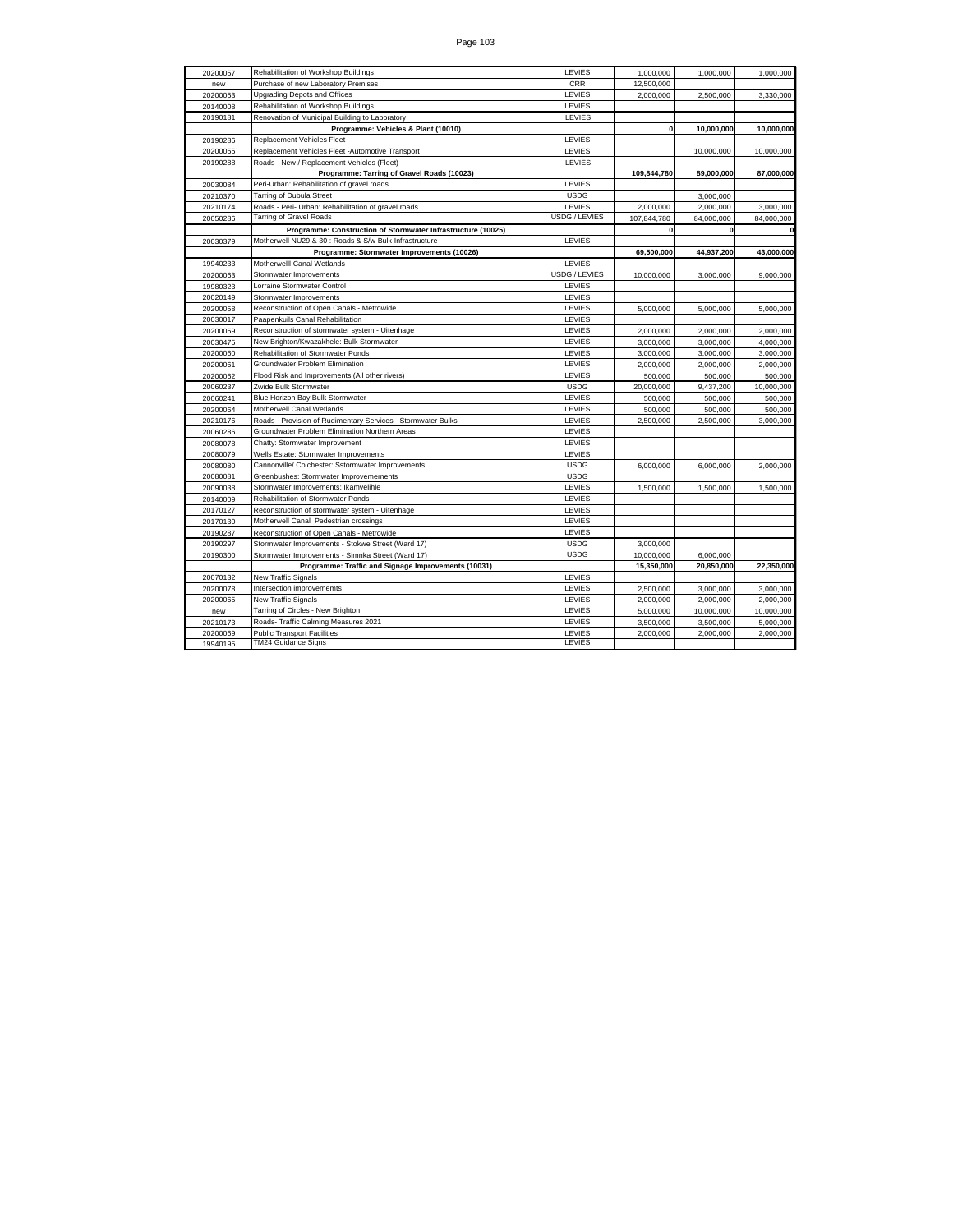| 20200068 | '4 Guidance Signs<br>$\cdots$<br>. IM24 ° | LEVIES        | 350,000 | 350.000 | 350,000 |
|----------|-------------------------------------------|---------------|---------|---------|---------|
| 19940376 | raffic<br>Control Equipment (Subsidy)     | <b>LEVIES</b> |         |         |         |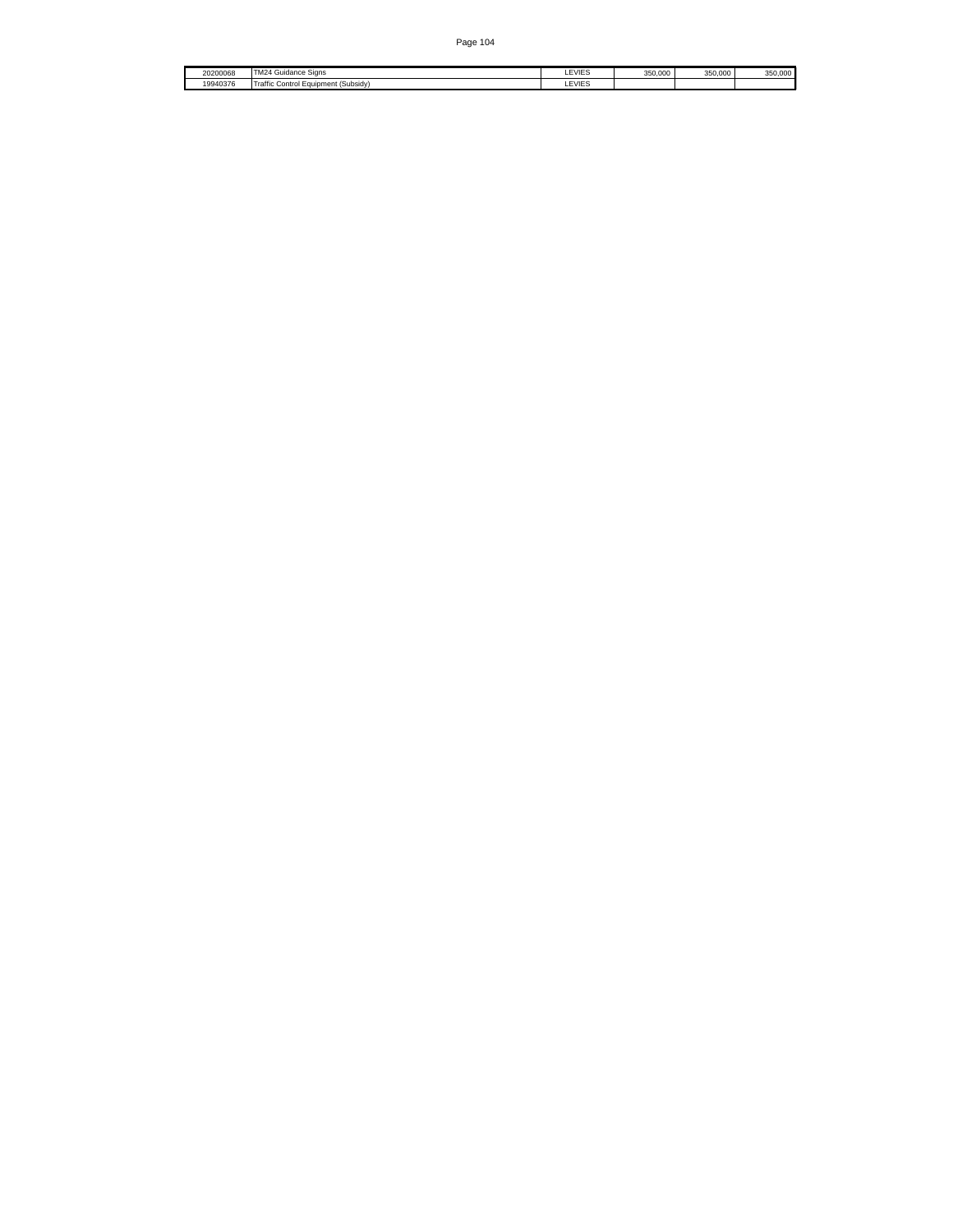| 20190285                        | Traffic Calming Measures - 2019                                       | <b>LEVIES</b>         |                                                  |                                                  |                                                  |  |
|---------------------------------|-----------------------------------------------------------------------|-----------------------|--------------------------------------------------|--------------------------------------------------|--------------------------------------------------|--|
| 20060019                        | <b>Public Transport Facilities</b>                                    | <b>LEVIES</b>         |                                                  |                                                  |                                                  |  |
|                                 | Programme: Construction of Major Roads (10027)                        |                       | 10,000,000                                       | 17.000.000                                       | 12,000,000                                       |  |
| 20140010                        | Construction of Bloemendal Arterial                                   | <b>LEVIES</b>         |                                                  |                                                  |                                                  |  |
| 20210367                        | Construction of Mtimka Street                                         | <b>USDG</b>           |                                                  | 7.000.000                                        | 2,000,000                                        |  |
| 20170126                        | John Tallant Link Road                                                | <b>LEVIES</b>         | 10,000,000                                       | 10.000.000                                       | 10,000,000                                       |  |
| 20170128                        | <b>Stanford Road Extension</b>                                        | LEVIES                |                                                  |                                                  |                                                  |  |
|                                 | Programme: Rehabilitation of Major Roads (10028)                      |                       | 24,244,350                                       | 36,782,610                                       | 15,043,480                                       |  |
| 20220111                        | Roads- Njoli Square Redevelopment                                     | <b>NDPG</b>           | 22.244.350                                       | 34,782,610                                       | 13,043,480                                       |  |
| 20200073                        | Upgrade Main Road through Swartkops                                   | LEVIES                | 2,000,000                                        | 2,000,000                                        | 2,000,000                                        |  |
|                                 |                                                                       |                       |                                                  |                                                  |                                                  |  |
|                                 | Infrastructure & Engineering Unit - Rate and General (0384) Continued |                       |                                                  |                                                  |                                                  |  |
|                                 |                                                                       |                       |                                                  |                                                  |                                                  |  |
| <b>PROJECT</b><br><b>NUMBER</b> | <b>PROJECT DESCRIPTION</b>                                            | <b>Funding Source</b> | 2022/23<br><b>Draft Capital</b><br><b>Budget</b> | 2023/24<br><b>Draft Capital</b><br><b>Budget</b> | 2024/25<br><b>Draft Capital</b><br><b>Budget</b> |  |
|                                 | Programme: Improvements to Minor Roads (10022)                        |                       | 6.000.000                                        | 2.000.000                                        | 2,000,000                                        |  |
| 20162188                        | Wells Estate - Access Road- Jijana                                    | <b>LEVIES</b>         | 1.000.000                                        | 1.000.000                                        | 1.000.000                                        |  |
| 20182522                        | Construction of Jack Road - Missionvale                               |                       |                                                  |                                                  |                                                  |  |
| 20190294                        | Aluta Continua Access Road - Joe Slovo 41                             | LEVIES                | 5,000,000                                        | 1,000,000                                        | 1,000,000                                        |  |
|                                 | Programme: Improvements to Major Roads (10029)                        |                       | 18.000.000                                       | 25.000.000                                       | 25,000,000                                       |  |
| 19980253                        | Minor Intersection Improvements                                       |                       |                                                  |                                                  |                                                  |  |
| 20200077                        | Road Upgrades to increase Capacity                                    | LEVIES                | 10.000.000                                       | 10.000.000                                       | 10,000,000                                       |  |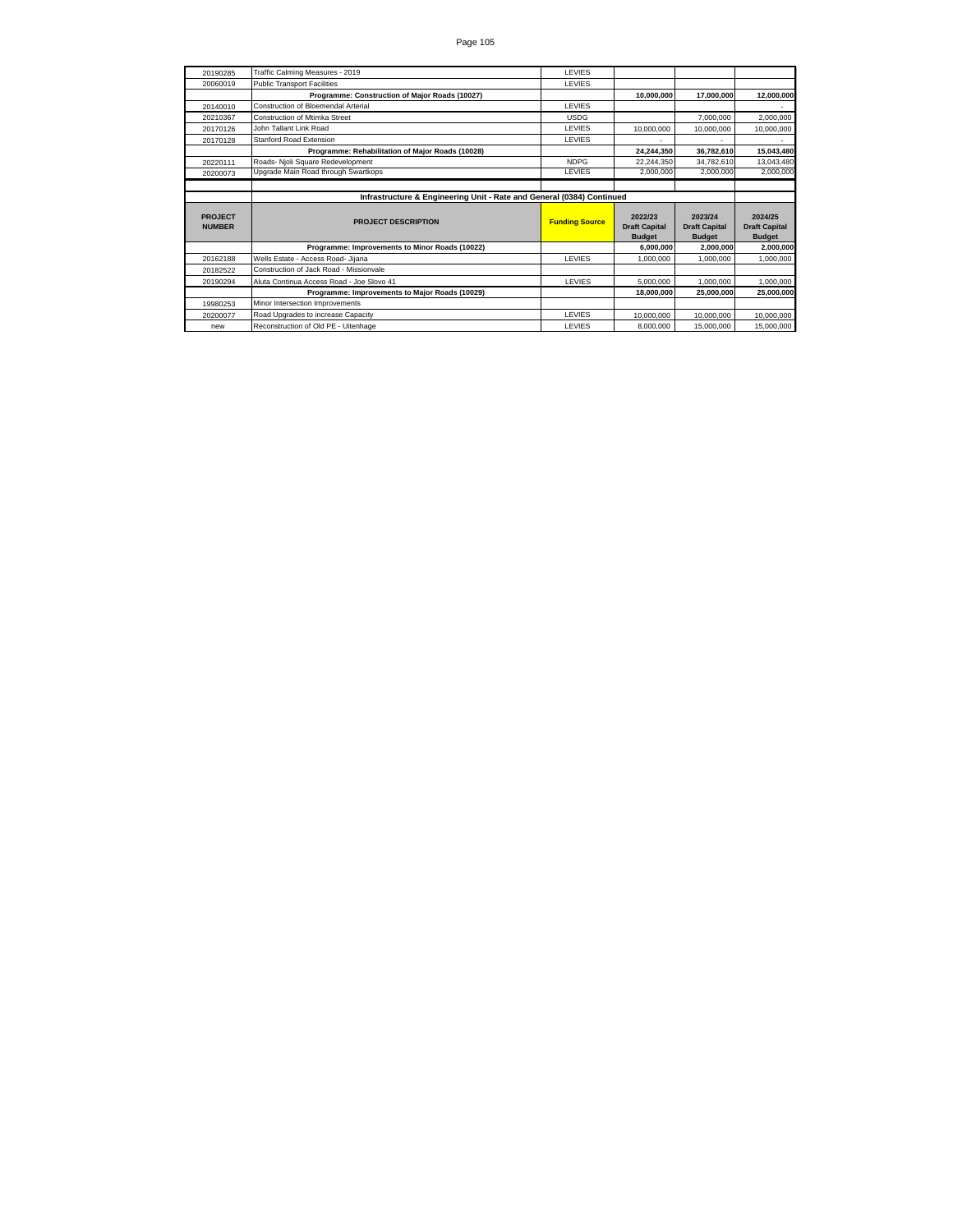| 20190295 | Construction of Bantom Road                            |               |            |            |            |
|----------|--------------------------------------------------------|---------------|------------|------------|------------|
|          | Programme: Management Systems (10024)                  |               |            |            |            |
| 20130051 | Computer Upgrade - I & E                               |               |            |            |            |
|          | Programme: Rehabilitation of Bridge Structures (10030) |               | 9.500.000  | 9.500.000  | 9,500,000  |
| 20070246 | Rehabilitation of Bridge Structures                    | <b>LEVIES</b> |            |            |            |
| 20200086 | Rehabilitation of Bridge Structures                    | <b>LEVIES</b> | 5,000,000  | 5.000.000  | 5,000,000  |
| 20200083 | Rehabilitation of Verges and sidewalks                 | <b>LEVIES</b> | 2.500.000  | 2.500.000  | 2,500,000  |
| 20090079 | Construction of Footbridges                            | <b>LEVIES</b> |            |            |            |
| 20200082 | Construction of Footbridges                            | <b>LEVIES</b> | 1.000.000  | 1.000.000  | 1,000,000  |
| 20162191 | Construction of Joe Slovo Bridge - Ward 41             | <b>LEVIES</b> | 1.000.000  | 1.000.000  | 1,000,000  |
|          | Programme: Non-Motorised Transport Facilities (10032)  |               | 13.300.000 | 13.300.000 | 13.300.000 |
| 20050042 | Facilities for the Disabled                            | LEVIES        |            |            |            |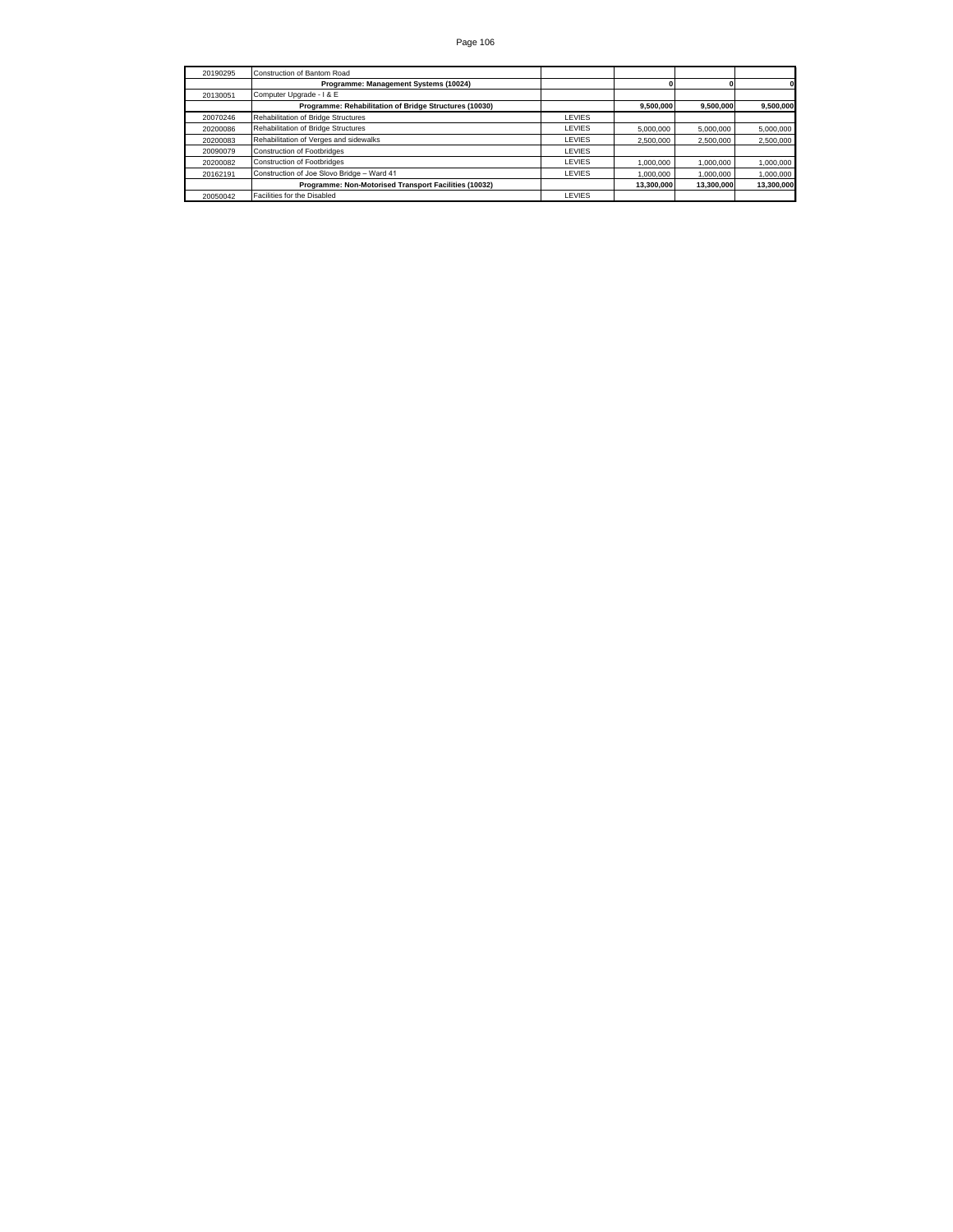| 20200076       | Facilities for the Disabled                                                                          | LEVIES                | 300,000              | 300,000              | 300,000              |
|----------------|------------------------------------------------------------------------------------------------------|-----------------------|----------------------|----------------------|----------------------|
| 20200075       | Rehabilitation of William Moffet Expressway                                                          | LEVIES                | 3,000,000            | 3,000,000            | 3,000,000            |
| 20060020       | Provision of Sidewalks                                                                               | LEVIES                | 10,000,000           | 10,000,000           | 10,000,000           |
|                | Programme: Specialised Equipment (10081)                                                             |                       | 5,000,000            | 5,000,000            | 5,000,000            |
| 20190289       | Laboratory equipment - Scientific Services                                                           | LEVIES                | 3,000,000            | 2,500,000            | 2,500,000            |
| 20190290       | Replacement of Laboratory Equipment - Scientific Services                                            | LEVIES                | 2,000,000            | 2,500,000            | 2,500,000            |
|                | Programme: Furniture and Equipment (10073)                                                           |                       | 5,000,000            | 7,500,000            | 7,500,000            |
| 20200070       | <b>Traffic Control Equipment</b>                                                                     | LEVIES                | 2,000,000            | 3.000.000            | 3.000.000            |
| 20210214       | Roads - Purchase of Computer Equipment                                                               | <b>LEVIES</b>         | 500,000              | 500,000              | 500,000              |
| 20190106       | Small Plant & Equipment                                                                              | <b>LEVIES</b>         | 2.500.000            | 4.000.000            | 4.000.000            |
|                | Programme: IPTS Work Packages (10034)                                                                |                       | 165,756,491          | 171,678,429          | 206,700,000          |
| 20060229       | IPTS - Work Package: Public Transport Facilities                                                     | <b>IPTS</b>           | 15,000,000           |                      |                      |
| 20190226       | IPTS- Rehabilitation/ Surfacing of IPTS Routes                                                       | <b>IPTS</b>           | 10,000,000           | 5,000,000            | 15,000,000           |
| 20200033       | IPTS- Mobile App                                                                                     | <b>IPTS</b>           |                      |                      |                      |
| 20200035       | IPTS- Installation CCTV equipment and Fibre for IPTS roll-out                                        | <b>IPTS</b>           | 2,000,000            | 7,000,000            | 18,000,000           |
| 20200037       | IPTS- Routes in all Contract Areas                                                                   | <b>IPTS</b>           |                      | 500,000              | 500,000              |
| 20200038       | IPTS-Construction of bus embayments in IPTS Routes                                                   | <b>IPTS</b>           | 5,000,000            | 9,000,000            | 15,000,000           |
| 20070244       | IPTS - Work Package: Bus Rapid Transit                                                               | <b>IPTS</b>           |                      |                      |                      |
| 20190048       | IPTS - Upgrading of Njoli Street to a dual Carriageway-North                                         | <b>IPTS</b>           | 540,000              |                      |                      |
| 20200269       | IPTS- Construction of Western Suburbs Depot                                                          | <b>IPTS</b>           | 5,000,000            | 10,000,000           |                      |
| 20200271       | IPTS - Provision of Kerbside Shelters along IPTS Trunk Routes and Feeders                            | <b>IPTS</b>           | 2,000,000            | 5,000,000            | 10,000,000           |
|                | IPTS - Construction of Sidewalks along all IPTS Trunk & Feeder Routes in all Contract                |                       |                      |                      |                      |
| 20200272       | Areas                                                                                                | <b>IPTS</b>           | 7,000,000            | 8,000,000            | 25,000,000           |
| 20210093       | IPTS - Widening of section in William Slammert Drive (Between Lawrence Erasmus<br>and Finnis Street) | <b>IPTS</b>           | 5,000,000            |                      |                      |
| 20210096       | IPTS- Improvements of Enterance at Cleary Park Taxi Rank                                             | <b>IPTS</b>           | 3,000,000            |                      |                      |
| 20210277       | IPTS-OMS APTMS Life Phase 2                                                                          | <b>IPTS</b>           | 3,400,000            | 5,300,000            | 600,000              |
| 20190052       | IPTS - Construction of a Holding Public Depot - Uitenhage                                            | <b>IPTS</b>           |                      | 5,000,000            | 20,000,000           |
| 20200213       | IPTS- Route stations- Njoli                                                                          | <b>IPTS</b>           | 70,000,000           | 56,853,610           | 70,700,000           |
| new            | IPTS - Construction and Upgrade of Damscus Rd from Cnr William Slammert Dr to Cnr.                   | <b>IPTS</b>           |                      |                      | 10,000,000           |
| new            | IPTS - Construction and Upgrade of Arburn St from Cnr Dunbar Rd to Cnr William Slam                  | <b>IPTS</b>           | 5,500,000            | 7,500,000            |                      |
| new            | IPTS - Extension Booysens Park Drive: Construction of Culvert Crosssing, Gabions and                 | <b>IPTS</b>           | 2,144,020            |                      |                      |
| new            | IPTS - TOC System (Upgrading of equipment)                                                           | <b>IPTS</b>           | 500,000              | 500,000              | 500,000              |
| new            | IPTS - Infrastructure Upgrades : Universal Access                                                    | <b>IPTS</b>           | 2,000,000            | 5,000,000            | 10,000,000           |
| 20190053       | IPTS - Standford Rd / N2 Bridge Widening and Construc Pedest                                         | <b>IPTS</b>           | 500,000              |                      |                      |
| 20190054       | IPTS - Construction of Cleary Park Operational Area Depot Phase 3 & Terminal                         | <b>IPTS</b>           | 3.000.000            | 10.000.000           |                      |
| 20190069       | <b>IPTS - OMS APTMS Lite</b>                                                                         | <b>IPTS</b>           |                      |                      |                      |
| 20190075       | IPTS - Interim Ticket System                                                                         | <b>IPTS</b>           | 872,471              | 924,819              |                      |
| 20190175       | IPTS - Automated Fare Collection (AFC) System                                                        | <b>IPTS</b>           | 23,300,000           | 31,100,000           | 1,400,000            |
| 20190177       | IPTS - Construction of Uitenhage/KwaNobuhle Public Transport Depot and Terminal                      | <b>IPTS</b>           |                      | 5.000.000            | 10,000,000           |
|                | <b>Total</b>                                                                                         |                       | 504,195,621          | 493,248,239          | 501,723,480          |
|                |                                                                                                      |                       |                      |                      |                      |
|                | Sanitation - Metro (1411)                                                                            |                       |                      |                      |                      |
|                |                                                                                                      |                       |                      |                      |                      |
| <b>PROJECT</b> |                                                                                                      |                       | 2022/23              | 2023/24              | 2024/25              |
| <b>NUMBER</b>  | <b>PROJECT DESCRIPTION</b>                                                                           | <b>Funding Source</b> | <b>Draft Capital</b> | <b>Draft Capital</b> | <b>Draft Capital</b> |
|                |                                                                                                      |                       | <b>Budget</b>        | <b>Budget</b>        | <b>Budget</b>        |
|                |                                                                                                      |                       |                      |                      |                      |
|                | Programme: Buildings, Depots Upgrading & Additions (10009)                                           |                       | 1,250,000            | 1.250.000            | 0                    |
| 20200319       | Equipment                                                                                            | LEVIES                | 500,000              | 500.000              |                      |
| 20210243       | Sanitation: Purchase of Computer Equipment                                                           | LEVIES                | 250,000              | 250,000              |                      |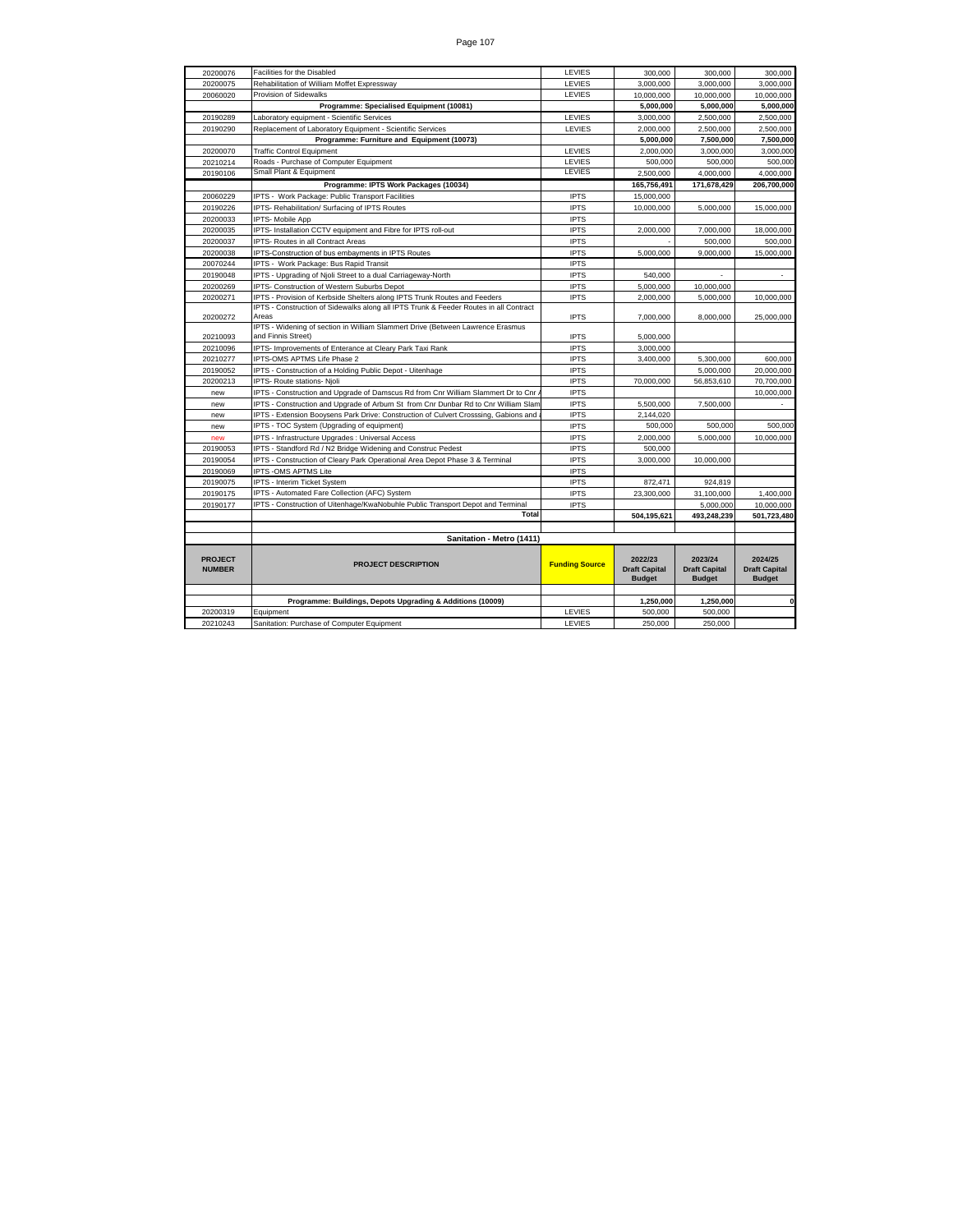$\overline{\phantom{0}}$ 

20190251 Sanitation Services : Office Accomodation Letter Service Computer Services Computer Services Services Computer Services Services Services Services Services Services Services Services Services Services Services Ser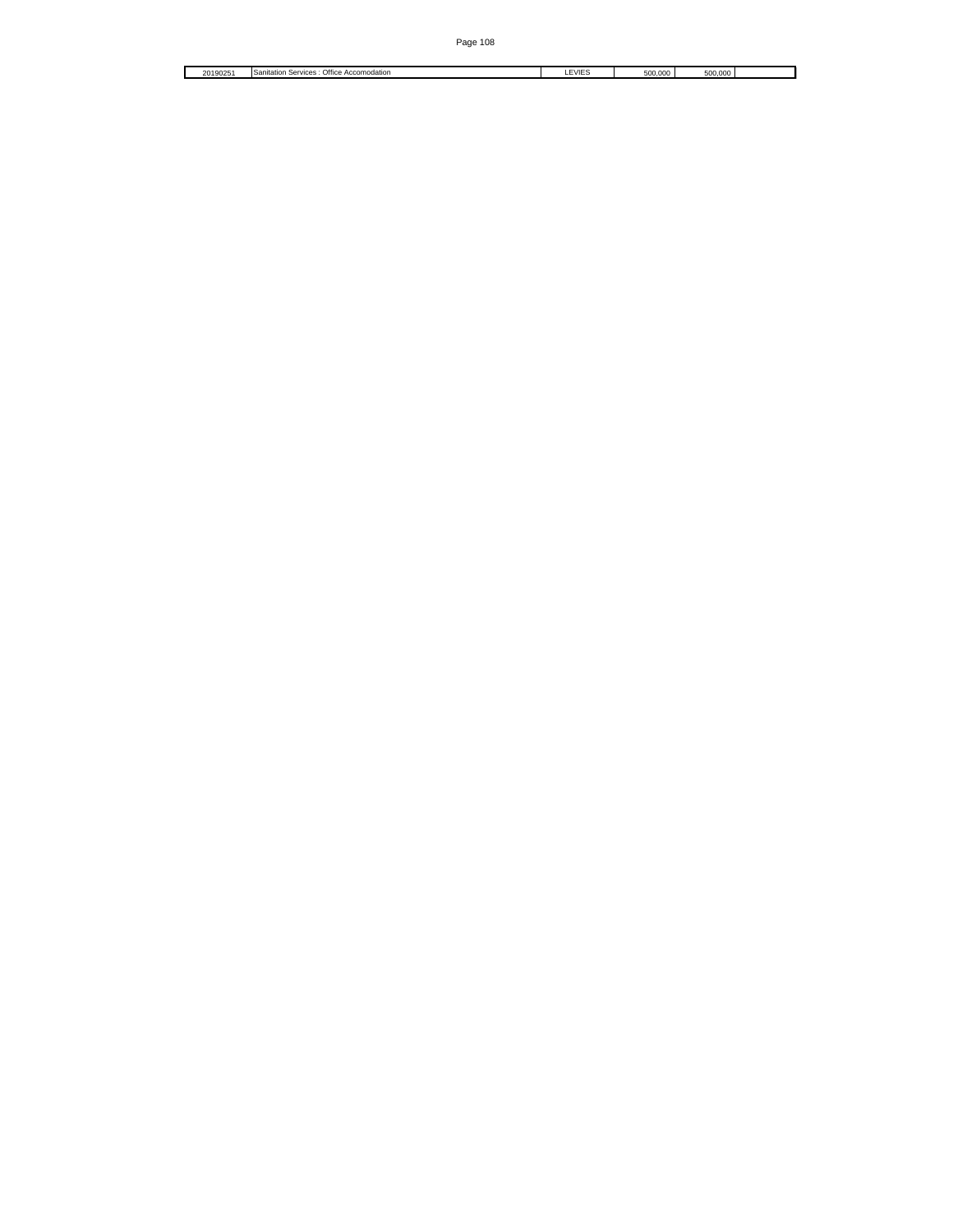|          | Programme: Bucket Eradication (10043)                                         |                | 6.177.151  | 6.169.771 |            |
|----------|-------------------------------------------------------------------------------|----------------|------------|-----------|------------|
| 20182423 | Bucket Eradication Programme: Supply and Install Communal Ablution Facilities | <b>USDG</b>    | 6.177.151  | 6.169.771 |            |
|          | Programme: Reticulation Sewers - Rehabiliation & Refurbishment (10044)        |                |            | 2.000.000 |            |
| 19930112 | Sewer Replacement and Relining                                                |                |            |           |            |
| 20190254 | Sanitation: Rehabilitation of Sewer Pipes                                     | <b>USDG</b>    |            | 2.000.000 |            |
|          | Programme: Reticulation Sewers - New, Augmentation & Upgrade (10045)          |                | 20,500,000 | 5.500.000 | 10.000.000 |
| 20190252 | Sanitation : Improvements to Sewerage Systems                                 | USDG, EXTERNAL | 20,000,000 | 5.000.000 | 10,000,000 |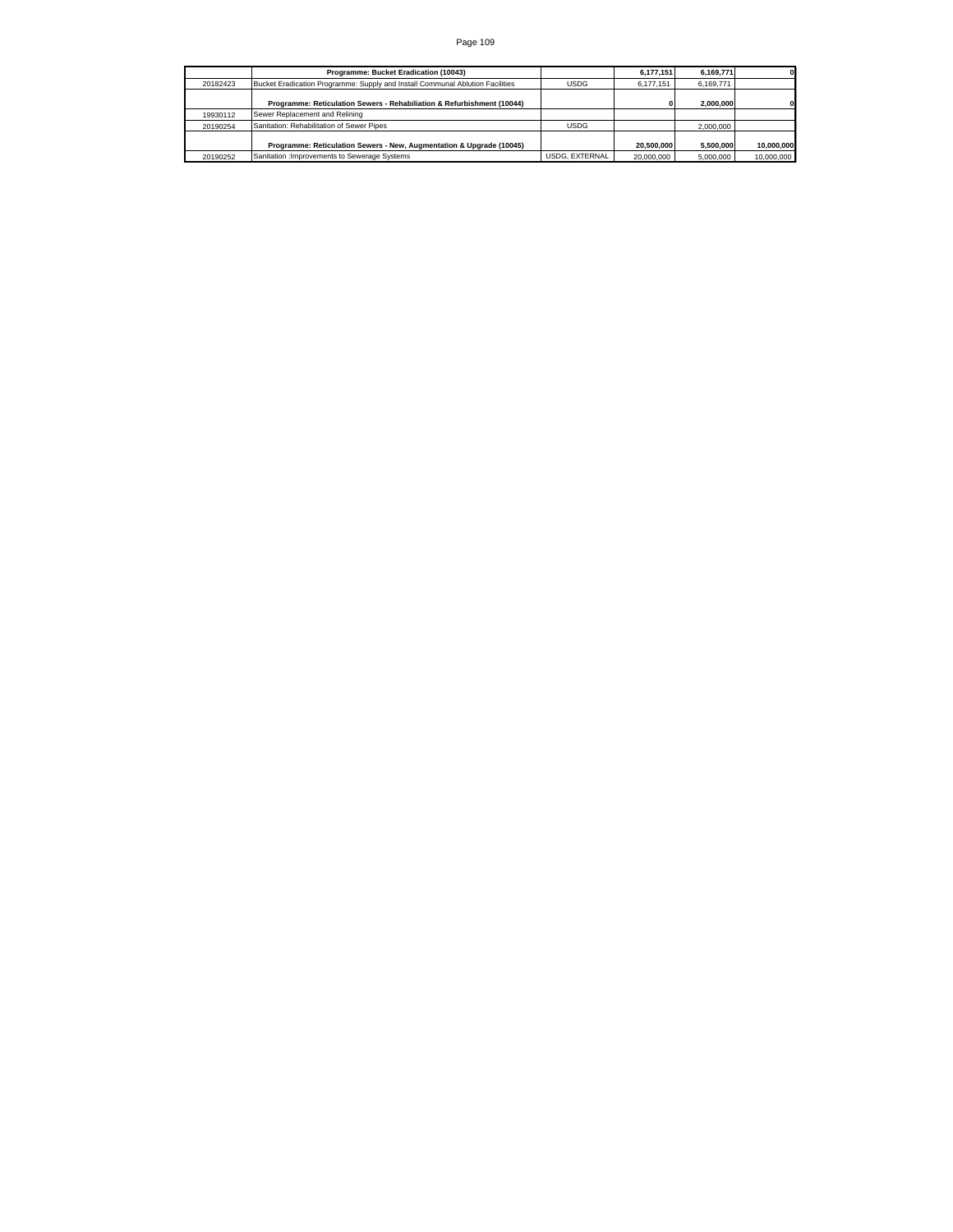| Page 110 |
|----------|
|----------|

| 20190258                        | Sanitation: Sampling Station Equipment                                          | <b>USDG</b>           | 500,000                                          | 500,000                                          |                                                  |
|---------------------------------|---------------------------------------------------------------------------------|-----------------------|--------------------------------------------------|--------------------------------------------------|--------------------------------------------------|
|                                 | Programme: Bulk Sewers - Rehabiliation & Refurbishment (10046)                  |                       | 2,500,000                                        | 15,000,000                                       | 15,000,000                                       |
| 20030034                        | Markman - Replace 600mm Sewer                                                   |                       |                                                  |                                                  |                                                  |
| 20190256                        | Sanitation: Rehabilitation Of KwaZakhele Collector Sewer                        | <b>USDG</b>           | 2.500.000                                        | 15.000.000                                       | 15.000.000                                       |
|                                 | Programme: Bulk Sewers - New, Augmentation & Upgrade (10047)                    |                       | 40,500,000                                       | 46,500,000                                       | 57,193,855                                       |
| 19960525                        | Chatty Valley Collector Sewer Stage 1 (nodes 20 -24)                            |                       |                                                  |                                                  |                                                  |
| 19980348                        | Paapenkuils Main Sewers Augmentation                                            | <b>USDG</b>           | 500,000                                          | 3,500,000                                        |                                                  |
| 20110066                        | Bulk Sewers Joe Slovo, Mandelaville, Allenridge West UIT                        | <b>USDG</b>           | 1.000.000                                        | 1.000.000                                        |                                                  |
| 20182411                        | Driftsands Collector Sewer - Augmentation - Phase 2                             | <b>USDG</b>           | 2,500,000                                        |                                                  | 5,000,000                                        |
| 20182418                        | Augment Collector Sewer for Walmer Heights                                      | <b>EXTERNAL</b>       | 20,000,000                                       |                                                  |                                                  |
| 20182425                        | Lorraine - Bulk Sewerage Augmentation - Additional Capacity                     | USDG, EXTERNAL        | 6,000,000                                        |                                                  | 5,000,000                                        |
| 20182428                        | Swartkops Low Level Colector Sewer Upgrade - New Contract                       | <b>EXTERNAL</b>       | 1,000,000                                        |                                                  |                                                  |
| 20190250                        | Sanitation : Jagtvlakte Bulk Sewer                                              | <b>USDG</b>           | 2,500,000                                        | 2,500,000                                        | 2,500,000                                        |
| 20210244                        | <b>Brickfields: Upgrade</b>                                                     | <b>USDG</b>           | 500,000                                          | 1.000.000                                        |                                                  |
| 20200160                        | CONSTRUCTION OF FLORIDA HEIGHTS BULK SEWER                                      | <b>USDG</b>           |                                                  | 10,000,000                                       | 10,000,000                                       |
| 20200161                        | UPGRADE OF MELBROOKS BULK SEWER                                                 | <b>USDG</b>           | 3,000,000                                        | 15,000,000                                       | 24,693,855                                       |
| 20190253                        | Sanitation Services: Seaview Bullk Sewerage                                     | <b>USDG</b>           | 500.000                                          | 1.000.000                                        |                                                  |
| 20190255                        | Sanitation: Sewer Protection for Collector Sewers                               | <b>USDG</b>           |                                                  | 2,500,000                                        |                                                  |
| 20190260                        | Sanitation : Motherwell North Bulk Sewerage                                     | <b>USDG</b>           | 3,000,000                                        | 10,000,000                                       | 10,000,000                                       |
| 20190261                        | Sanitation: Motherwell Coega WWTW and Outfull Sewer                             |                       |                                                  |                                                  |                                                  |
|                                 |                                                                                 |                       |                                                  |                                                  |                                                  |
|                                 | Programme: Sewerage Pump Stations - Rehabiliation & Refurbishment (10048)       |                       | 10,000,000                                       | 10,000,000                                       | $\pmb{0}$                                        |
| 20190257                        | Sanitation: Rehabilitation of Pump Stations                                     | <b>USDG</b>           | 10,000,000                                       | 10,000,000                                       |                                                  |
|                                 |                                                                                 |                       |                                                  |                                                  |                                                  |
|                                 | Programme: Sewerage Pump Stations - New, Augmentation & Upgrade (10049)         |                       | 200,000                                          | 5,000,000                                        | 5,000,000                                        |
| 20182540                        | Fitzpatrick Pump-station - New                                                  | <b>USDG</b>           | 200,000                                          | 5,000,000                                        | 5,000,000                                        |
| 20190249                        | Sanitation: Upgrade of Rocklands WWTW                                           |                       |                                                  |                                                  |                                                  |
|                                 | Programme: Waste Water Treatment Works - Rehabiliation & Refurbishment          |                       |                                                  |                                                  |                                                  |
|                                 | (10050)                                                                         |                       | 71,500,000                                       | 14,500,000                                       | 20,000,000                                       |
| 20070153                        | Brickfields: Upgrade                                                            |                       |                                                  |                                                  |                                                  |
| 20182431                        | Fishwater Flats WWTW: Grit and Sludge Treatment Facility                        | <b>UDGG</b>           | 4,000,000                                        | 12,000,000                                       | 15,000,000                                       |
| 20200283                        | <b>Maior Wastewater Projects</b>                                                | <b>EXTERNAL</b>       | 60,000,000                                       |                                                  |                                                  |
| 20190246                        | Construction of Access Road - Sanitation                                        |                       |                                                  |                                                  |                                                  |
| 20190248                        | Sanitation: Kelvin Jones WWTW Upgrading                                         | <b>USDG</b>           | 5.000.000                                        |                                                  | 5,000,000                                        |
| 20190259                        | Sanitation:Purchase of Telemetery Equipment for Pump Station                    | <b>USDG</b>           | 2,500,000                                        | 2,500,000                                        |                                                  |
|                                 | Programme: Waste Water Treatment Works - New, Augmentation & Upgrade<br>(10051) |                       | 7,500,000                                        | 3,000,000                                        | 5,000,000                                        |
| 20030405                        | Witteklip Bulk Sewerage                                                         |                       |                                                  |                                                  |                                                  |
| 20200158                        | Sanitation Services: Upgrading of Mechanical Equipment at Driftsands WWTW       | <b>USDG</b>           | 500,000                                          | 500,000                                          |                                                  |
| 20200159                        | Sanitation Services: Renewal of Mechanical Equipment at Driftsands WWTW         | <b>USDG</b>           | 500,000                                          | 500,000                                          |                                                  |
| 20050250                        | Sanitation Services: Driftsands WWTW Phase 3 extension                          |                       |                                                  |                                                  |                                                  |
| 20070144                        | Kwanobuhle WWTW: Upgrading                                                      | <b>USDG</b>           | 500,000                                          |                                                  |                                                  |
| 20190278                        | Sanitation Services: Fishwater Flats WWTW Upgrade                               | <b>USDG</b>           | 1,000,000                                        | 2,000,000                                        |                                                  |
| 20182410                        | Driftsands WWTW Phase 3 - Upgrade Existing Composting Plant                     |                       |                                                  |                                                  |                                                  |
| 20190245                        | Sanitation : Upgrade of Cape Recife WWTW                                        | <b>USDG</b>           | 5,000,000                                        |                                                  | 5,000,000                                        |
|                                 | Fishwater Flats WWTW Upgrade                                                    |                       |                                                  |                                                  |                                                  |
|                                 | Programme: Vehicles (10009)                                                     |                       | 2,000,000                                        | 2,000,000                                        | 2,000,000                                        |
| 20190244                        | Purchase of Vehicles for Sanitaion Services : 2019-20                           | LEVIES                | 2,000,000                                        | 2,000,000                                        | 2,000,000                                        |
|                                 | Total                                                                           |                       | 162,127,151                                      | 110,919,771                                      | 114,193,855                                      |
|                                 |                                                                                 |                       |                                                  |                                                  |                                                  |
|                                 | Metro Water Service (1412)                                                      |                       |                                                  |                                                  |                                                  |
| <b>PROJECT</b><br><b>NUMBER</b> | <b>PROJECT DESCRIPTION</b>                                                      | <b>Funding Source</b> | 2022/23<br><b>Draft Capital</b><br><b>Budget</b> | 2023/24<br><b>Draft Capital</b><br><b>Budget</b> | 2024/25<br><b>Draft Capital</b><br><b>Budget</b> |
|                                 |                                                                                 |                       |                                                  |                                                  |                                                  |
|                                 | Programme: Vehicles and Plant (10010)                                           |                       | 3,250,000                                        | 5,850,000                                        | 6,900,000                                        |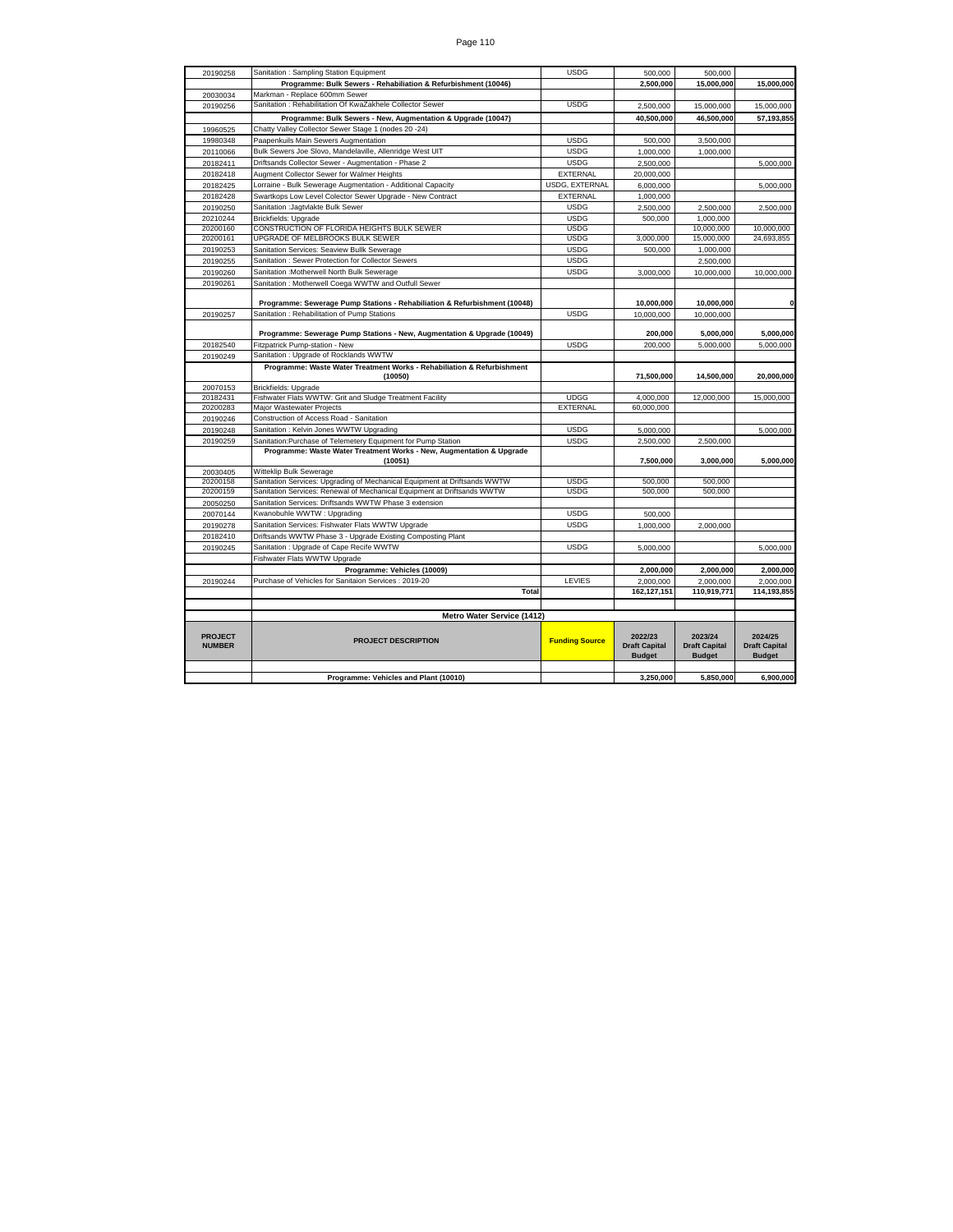| 20190163 | Purchase of Vehicles                                                      | LEVIES                | 2,000,000   | 5,000,000    | 6,000,000    |
|----------|---------------------------------------------------------------------------|-----------------------|-------------|--------------|--------------|
| 20200321 | Water: Purchase of Furniture & Equipment                                  | LEVIES                | 1,000,000   | 600,000      | 600,000      |
| 20200318 | Water: Purchase of Computer Equipment                                     | LEVIES                | 250,000     | 250,000      | 300,000      |
| 20070160 | Water Services: Purchase New Vehicles                                     |                       |             |              |              |
|          | Programme: Dams - Drought Relief Projects                                 |                       | 540,563     | $\mathbf{0}$ | $\mathbf{0}$ |
| 20190159 | Water Services: Nooitgedagt Low Level Scheme: Phase 3                     | <b>USDG</b>           | 540,563     |              |              |
|          | Programme: Dams - Rehabilitation & Refurbishment (10061)                  |                       | 1,000,000   | 1,500,000    | 2,000,000    |
| 20080094 | Water Services: Rehabilitation of Dams                                    | <b>USDG</b>           | 1,000,000   | 1,500,000    | 2,000,000    |
|          | Programme: Water Treatment Works - New, Augmentation & Upgrade (10063)    |                       | 34,500,000  | 43,000,000   | 56,000,000   |
| 20210274 | Upgrade of Linton Grange WTW                                              | <b>USDG</b>           | 2,000,000   | 3,000,000    | 3,000,000    |
|          | Nooitgedagt Low Level Scheme - Installation of New Pump Sets at           |                       |             |              |              |
| 20200153 | Stanford Rd and Motherwell Pump Stations                                  | <b>USDG</b>           | 25,000,000  | 3,000,000    |              |
| 20210280 | Upgrade of Elandsjagt Water Treatment Works                               | <b>USDG</b>           | 2.000.000   | 3,000,000    | 4,000,000    |
| 20190238 | Upgrading of Churchill Water Treatment Works                              | USDG, LEVIES          | 3,000,000   | 31,000,000   | 46,000,000   |
| 20190242 | <b>Upgrading Groendal Treatment Works</b>                                 | <b>USDG</b>           | 2,500,000   | 3,000,000    | 3,000,000    |
|          |                                                                           |                       |             |              |              |
|          | Programme: Water Treatment Works - Rehabilitation & Refurbishment (10064) |                       | $\mathbf 0$ | $\mathbf{0}$ | $\mathbf{0}$ |
| 19960156 | Elandsjagt - Upgrade to Restore Capacity                                  |                       |             |              |              |
|          |                                                                           |                       |             |              |              |
|          | Programme: Water Pump Stations - Rehabilitation & Refurbishment (10065)   |                       | $\mathbf 0$ | $\mathbf 0$  | $\pmb{0}$    |
| 20050106 | Seaview Pump Station: Upgrade                                             |                       |             |              |              |
|          | Programme: Supply Pipe Lines - New, Augmentation & Upgrade (10067)        |                       | 9,000,000   | 10,500,000   | 11,500,000   |
| 20210078 | Kwanobuhle Supply Pump Station                                            | CRR                   | 3,000,000   |              |              |
| 20162356 | Advanced Meter Infrastructure - Water                                     | USDG, LEVIES          | 5,500,000   | 10,000,000   | 11,000,000   |
| 20190243 | Jagtvlakte: Bulk Water Supply Pipeline                                    | <b>USDG</b>           | 500,000     | 500,000      | 500,000      |
|          |                                                                           |                       |             |              |              |
|          | Programme: Supply Pipe Lines - Rehabilitation & Refurbishment (10068)     |                       | 102,000,000 | 18,000,000   | 25,000,000   |
| 20030630 | Upgrade and Rehabilitation of Water Pipelines                             |                       |             |              |              |
| 20200151 | Renewal of Water Pipelines                                                | <b>USDG, EXTERNAL</b> | 20,000,000  | 15,000,000   | 20,000,000   |
| 20200088 | Renewal of Water Pipeline - Airport                                       | EXTERNAL              | 4,000,000   |              |              |
| 20200089 | Renewal of Water Pipeline - Churchill                                     | <b>EXTERNAL</b>       | 4.000.000   |              |              |
| 20220063 | Renewal of Water Pipeline - Motherwell - Chelsea                          | EXTERNAL              | 5,000,000   |              |              |
| 20220064 | Renewal of Water Pipeline - Melbrooks                                     | EXTERNAL              | 5,000,000   |              |              |
| 20220065 | Renewal of Water Pipeline - Nooitgedagt                                   | EXTERNAL              | 5,000,000   |              |              |
| 20220066 | Renewal of Water Pipeline - Loerie - Summit - Chelsea                     | EXTERNAL              | 5,000,000   |              |              |
| 20220067 | Renewal of Water Pipeline - Groendal                                      | EXTERNAL              | 5,000,000   |              |              |
| 20210058 | Renewal of Water Pipeline - Helenvale                                     | EXTERNAL              | 1,500,000   |              |              |
| 20210059 | Renewal of Water Pipeline - Govan Mbeki, Ibhayi                           | <b>EXTERNAL</b>       | 7.500.000   |              |              |
| 20210060 | Renewal of Water Pipeline - IBHAYI                                        | EXTERNAL              | 1,500,000   |              |              |
| 20210245 | Renewal of water pipelines, valves & hydrants in Walmer                   | <b>EXTERNAL</b>       | 500,000     |              |              |
| 20210246 | Renewal of water pipelines, valves & hydrants in Summerstrand             | EXTERNAL              | 500,000     |              |              |
| 20210247 | Renewal of water pipelines, valves & hydrants in Central                  | EXTERNAL              | 500,000     |              |              |
| 20210248 | Renewal of water pipelines, valves & hydrants in Newton Park              | EXTERNAL              | 500,000     |              |              |
| 20210249 | Renewal of water pipelines, valves & hydrants in Algoa Park               | <b>EXTERNAL</b>       | 500,000     |              |              |
| 20210250 | Renewal of water pipelines, valves & hydrants in Gelvandale               | <b>EXTERNAL</b>       | 500,000     |              |              |
| 20210251 | Renewal of water pipelines, valves & hydrants in Shauderville             | EXTERNAL              | 500.000     |              |              |
| 20210252 | Renewal of water pipelines, valves & hydrants in New Brighton             | EXTERNAL              | 500,000     |              |              |
| 20210253 | Renewal of water pipelines, valves & hydrants in Kwazakhele               | <b>EXTERNAL</b>       | 500,000     |              |              |
| 20210254 | Renewal of water pipelines, valves & hydrants in Zwide                    | EXTERNAL              | 500,000     |              |              |
| 20210255 | Renewal of water pipelines, valves & hydrants in Bethelsdorp              | EXTERNAL              | 2,500,000   |              |              |
| 20210256 | Renewal of water pipelines, valves & hydrants in Motherwell               | <b>EXTERNAL</b>       | 5,000,000   |              |              |
| 20210257 | Renewal of water pipelines, valves & hydrants in Uitenhage                | <b>EXTERNAL</b>       | 5,000,000   |              |              |
| 20210258 | Renewal of water pipelines, valves & hydrants in Bloemendal               | EXTERNAL              | 5.000.000   |              |              |
| 20210259 | Renewal of water pipelines, valves & hydrants in Kwanobuhle               | EXTERNAL              | 5,000,000   |              |              |
|          |                                                                           |                       |             |              |              |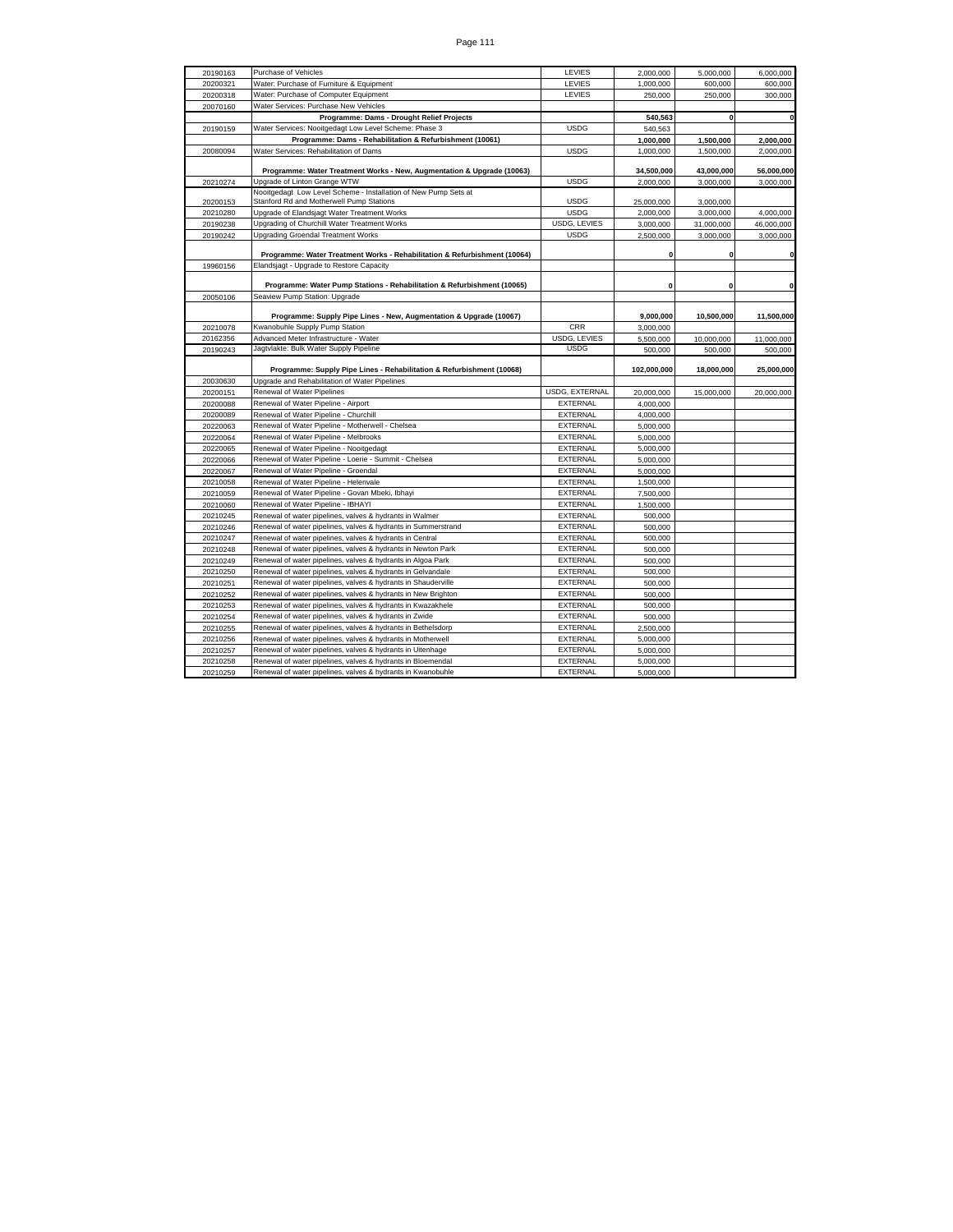| 20210260 | Renewal of water pipelines, valves & hydrants in Despatch      | <b>FXTERNAL</b> | 5.000.000 |           |           |
|----------|----------------------------------------------------------------|-----------------|-----------|-----------|-----------|
| 20200090 | Renewal of Water Pipeline - Kabega                             | <b>FXTERNAL</b> | 4.000.000 |           |           |
| 20042883 | Older Dams Pipelines Augmentation                              | <b>USDG</b>     | 2.000.000 | 3.000.000 | 5.000.000 |
|          | Programme: Reservoirs - Rehabilitation & Refurbishment (10069) |                 | 4.000.000 | 2.000.000 | 1,000,000 |
| 20190291 | <b>Rehabilitation of Reservoirs</b>                            |                 |           |           |           |
| 19990184 | Reservoir Fencing                                              |                 |           |           |           |
| 20190133 | Fencing of Voortrekker Reservoir                               |                 |           |           |           |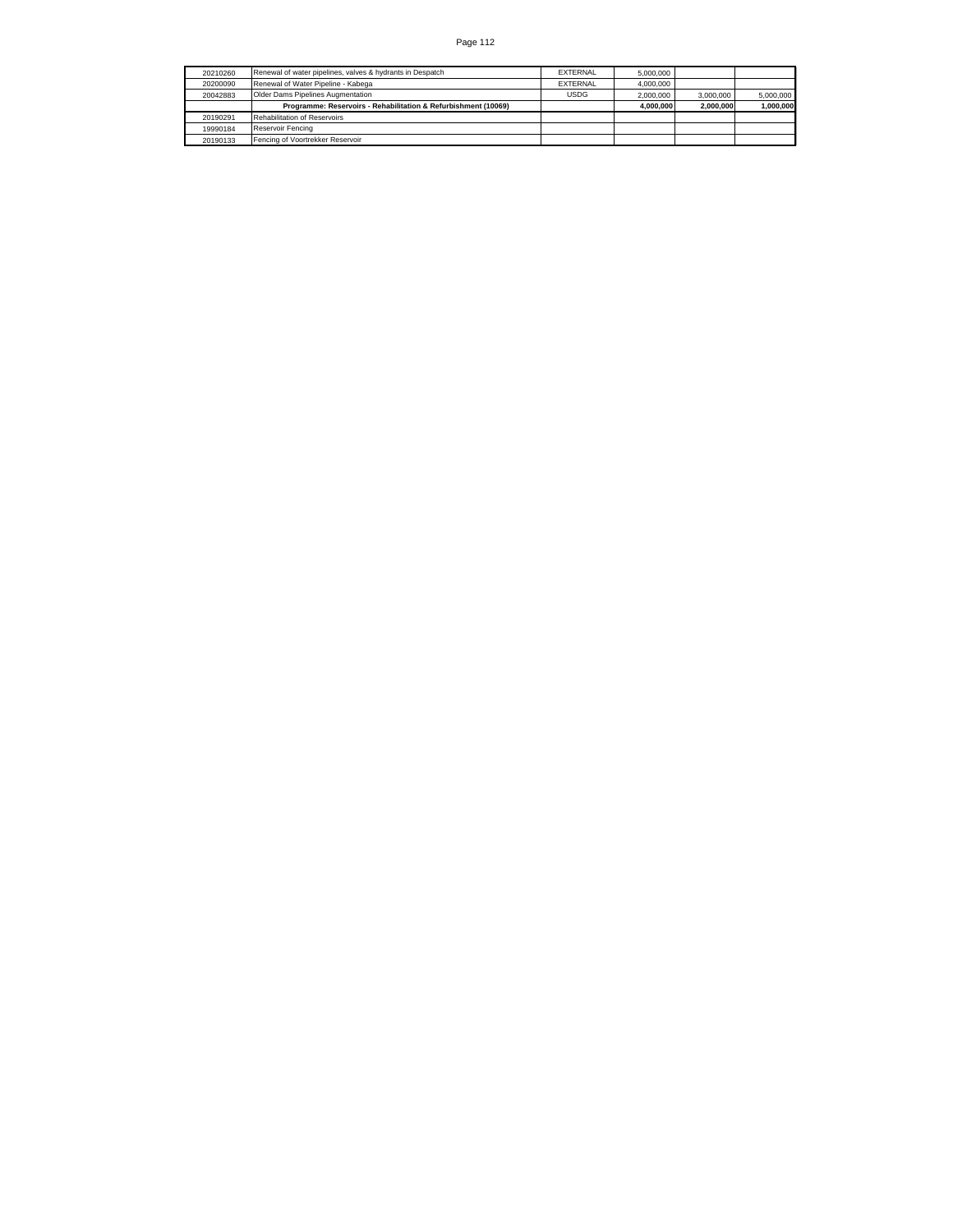| 20210279                        | Upgrade of Reservoir - Malabar                                              | <b>USDG</b>                  | 4,000,000                       | 2,000,000                       | 1,000,000                       |
|---------------------------------|-----------------------------------------------------------------------------|------------------------------|---------------------------------|---------------------------------|---------------------------------|
| 20190240                        | Office Accommodation: Water                                                 |                              |                                 |                                 |                                 |
|                                 | Programme: Management Systems (10024)                                       |                              | 44.000.000                      | 24,000,000                      | 12,000,000                      |
| 20070161                        | Groundwater: Drought Intervention                                           |                              |                                 |                                 |                                 |
| 20182414                        | Groundwater: Drought Intervention: Drilling of Boreholes                    | USDG, LEVIES                 | 15,000,000                      | 15,000,000                      | 8.000.000                       |
| 20190236                        | Construction of Coegakop Water Treatment Works (NON-MDRG)                   | <b>USDG</b>                  | 25,000,000                      | 5,000,000                       |                                 |
| 20190241                        | Water Services : Purchase of Telemetry Equipment                            | <b>USDG</b>                  | 4,000,000                       | 4,000,000                       | 4,000,000                       |
|                                 |                                                                             |                              |                                 |                                 |                                 |
|                                 | Programme: Distribution Pipe Lines - New, Augmentation & Upgrade (10071)    |                              | 4,000,000                       | 4,000,000                       | 5,000,000                       |
| 20060083                        | Rudimentary Service: Water                                                  |                              |                                 |                                 |                                 |
| 20190237                        | Bulk Water Metering and Control                                             | <b>USDG</b>                  | 4,000,000                       | 4,000,000                       | 5,000,000                       |
|                                 | Programme: Distribution Pipe Lines - Rehabilitation & Refurbishment (10072) |                              | 40,000,000                      | 41,000,000                      | 45,000,000                      |
| 19930320                        | Wateer Services: Improvements to System - General                           |                              |                                 |                                 |                                 |
| 20000052                        | Purchase of Water Meters - Metro                                            |                              |                                 |                                 |                                 |
| 20200008                        | Water: Installation of Standpipes and associated Water Meters               | <b>USDG</b>                  | 6,000,000                       | 8,000,000                       | 9,000,000                       |
| 20200143                        | Purchase and Installation of Water Meters                                   | LEVIES, EXTERNAL             | 25,000,000                      | 15,000,000                      | 18,000,000                      |
| 20080087                        | Rehabilitation of Pipe Bridges                                              |                              |                                 |                                 |                                 |
| 20190235                        | Water Services: Rehabilitation of Pump Stations                             | <b>USDG</b>                  | 5,000,000                       | 10,000,000                      | 10,000,000                      |
| 20190239                        | Installation of Zone Water meters                                           | <b>USDG</b>                  | 4,000,000                       | 8,000,000                       | 8,000,000                       |
|                                 | Total                                                                       |                              | 242,290,563                     | 149,850,000                     | 164,400,000                     |
|                                 |                                                                             |                              |                                 |                                 |                                 |
|                                 | Electricity & Energy (1477)                                                 |                              |                                 |                                 |                                 |
| <b>PROJECT</b><br><b>NUMBER</b> | <b>PROJECT DESCRIPTION</b>                                                  | <b>Funding Source</b>        | 2022/23<br><b>Draft Capital</b> | 2023/24<br><b>Draft Capital</b> | 2024/25<br><b>Draft Capital</b> |
|                                 |                                                                             |                              |                                 |                                 |                                 |
|                                 |                                                                             |                              | <b>Budget</b>                   | <b>Budget</b>                   | <b>Budget</b>                   |
|                                 | Programme: Customer Requirements (10003)                                    |                              | 18,942,700                      | 6,000,000                       | 6,000,000                       |
|                                 |                                                                             | <b>EXTERNAL</b>              |                                 |                                 |                                 |
| 20182550                        | Smart Pre-payment Meters                                                    | <b>FINANCE FUND</b>          | 10,942,700                      |                                 |                                 |
| 20200137                        | Procurement of metering products                                            |                              | 8,000,000                       | 6,000,000                       | 6,000,000                       |
|                                 | Programme: Network Reinforcements (10005)                                   |                              | 38,383,760                      | 34,621,610                      | 31,370,000                      |
| 20200113                        | Reinforcement of electricity network - North                                | LEVIES                       | 1,000,000                       | 1,000,000                       | 1,000,000                       |
| 20200115                        | Reinforcement of electricity network - Wells Estate                         | LEVIES                       | 1,000,000                       | 1,000,000                       | 1,000,000                       |
| 20200117                        | Reinforcement of electricity network - Korsten                              | LEVIES                       | 2,000,000                       | 2,000,000                       | 2,000,000                       |
| 20200119                        | Reinforcement of electricity network - Newton Park                          | LEVIES                       | 500,000                         | 1,500,000                       | 1,500,000                       |
| 20200120                        | Reinforcement of electricity network - Uitenhage                            | LEVIES                       | 2,000,000                       | 1,000,000                       | 1,000,000                       |
| 20200123                        | Reinforcement of electricity network - Mount Road                           | LEVIES                       | 2,500,000                       | 4,250,000                       | 3,250,000                       |
| 20200125                        | Reinforcement of electricity network - Despatch                             | LEVIES                       | 3,253,800                       | 2,500,000                       | 2,500,000                       |
| 20200126                        | Reinforcement of electricity network - South                                | LEVIES                       | 3,500,000                       | 4,000,000                       | 3,000,000                       |
| 20200128                        | Reinforcement of electricity network - Western                              | LEVIES                       | 1,500,000                       | 1,500,000                       | 1,500,000                       |
| 20200330                        | E&E - HV Circuit breakers replacement at major subs                         | LEVIES                       | 2,200,000                       | 2,520,000                       | 2,520,000                       |
| 20200332                        | E&E - Chelsea MV upgrade                                                    | LEVIES                       | 1,000,000                       | 5,000,000                       | 5,000,000                       |
| 20200333                        | E&E - Deal Party 22kV Upgrade                                               | LEVIES                       | 1,250,000                       | 600,000                         | 600,000                         |
| 20200334                        | E&E - Kragga Kamma MV Upgrade                                               | LEVIES                       | 1,500,000                       | 3,665,000                       | 4,500,000                       |
| 20200337                        | E&E - Mabandla MV upgrade                                                   | LEVIES                       | 3,500,000                       | 2,000,000                       | 1,000,000                       |
| 20210342                        | E&E Upgrade Bulk MV Net, install 22KV CB Panel at Motherwell                | <b>ISUPG</b>                 | 655,590                         |                                 |                                 |
| 20210350                        | E&E Uitenhage - Gro Gro (Erf. 12872) - Ward 49                              | <b>ISUPG</b>                 | 4.680.010                       |                                 |                                 |
| 20210351                        | <b>F&amp;F Rocklands - Ward 40</b>                                          | <b>ISUPG</b>                 | 3,172,180                       |                                 |                                 |
| 20210352<br>20210353            | E&E N2 North - Ward 40<br>E&E Mandela Village - Ward 12                     | <b>ISUPG</b><br><b>ISUPG</b> | 3,172,180                       | 1,086,610                       |                                 |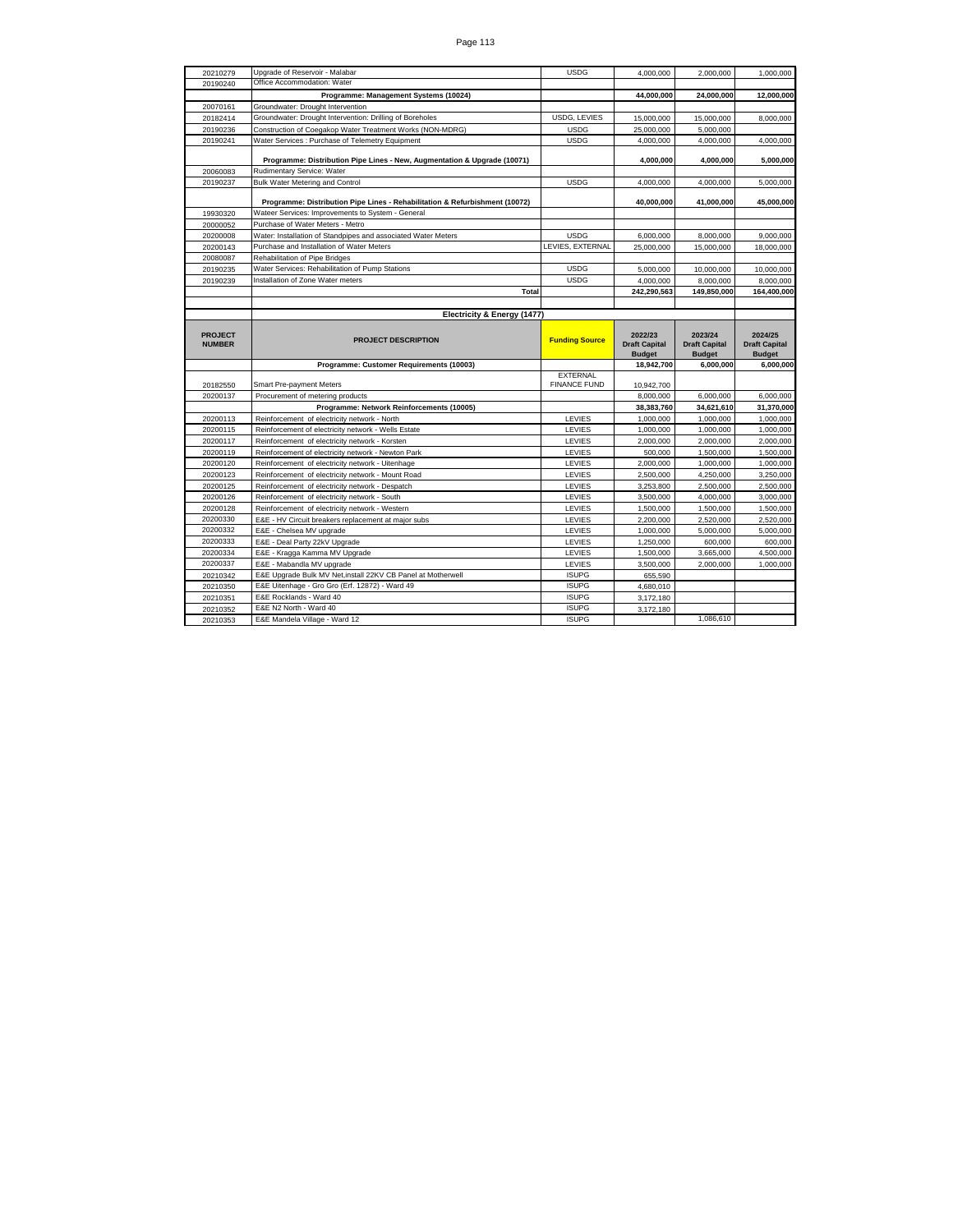| 20200105                        | Low Voltage Reticulation Improvement                                   | LEVIES                                 |                                                  | 1,000,000                                        | 1,000,000                                        |
|---------------------------------|------------------------------------------------------------------------|----------------------------------------|--------------------------------------------------|--------------------------------------------------|--------------------------------------------------|
|                                 | Programme: Radio Communication Systems (10006)                         |                                        | $\overline{a}$                                   |                                                  |                                                  |
| 19930232                        | Radio & Test Equipment                                                 |                                        |                                                  |                                                  |                                                  |
|                                 | Programme: Technical Control Systems (10007)                           |                                        | 16,485,280                                       | 9.148.150                                        | 8.148.150                                        |
| 20070209                        | Substation Fibre Optic Backbone                                        | LEVIES                                 | 2,000,000                                        | 2,000,000                                        | 3,000,000                                        |
| 20150028                        | Refurbishment of Power Transformers                                    | USDG/LEVIES                            | 10,185,280                                       | 4,648,150                                        | 3,148,150                                        |
| <b>New</b>                      | <b>Computer Systems Upgrade</b>                                        | <b>LEVIES</b>                          | 1,800,000                                        |                                                  |                                                  |
| 20200201                        | Supervisory Control Systems - Equipment Upgrade                        | LEVIES                                 | 1,500,000                                        | 1,000,000                                        | 1,000,000                                        |
| 20170045                        | Distribution Substation Building Refurbishment Program                 | LEVIES                                 | 1,000,000                                        | 1,500,000                                        | 1,000,000                                        |
|                                 | Programme: Data & Communication Systems (10008)                        |                                        | $\mathbf 0$                                      | $\mathbf 0$                                      |                                                  |
| 20190149                        | <b>Customer Planning Link</b>                                          |                                        |                                                  |                                                  |                                                  |
|                                 | Programme: Buildings, Depots Upgrading & Additions (10009)             |                                        | $\mathbf 0$                                      | $\mathbf 0$                                      | $\mathbf 0$                                      |
| 20150030                        | North Depot Improvements                                               |                                        |                                                  |                                                  |                                                  |
|                                 | Programme: Vehicles and Plant (10010)                                  |                                        | 2.000.000                                        | 1,000,000                                        | 1.000.000                                        |
| 20170044                        | <b>Test Van Equipment</b>                                              |                                        |                                                  |                                                  |                                                  |
| 20200131                        | New/Replacement of Plant and Motor Vehicle                             | LEVIES                                 | 2.000.000                                        | 1,000,000                                        | 1,000,000                                        |
| 20020093                        | New/Replacement of Plant and Motor Vehicle                             |                                        |                                                  |                                                  |                                                  |
|                                 | Programme: Cables & Distribution Kiosks (10013)                        |                                        | $\mathbf 0$                                      | $\bf{0}$                                         | n                                                |
| 19980174                        | Distribution Kiosk Replacement                                         |                                        |                                                  |                                                  |                                                  |
|                                 | Programme: Transformers & Switchgear (10014)                           |                                        | $\mathbf{0}$                                     | 0                                                | O                                                |
| 19970070                        | <b>Relay Replacement</b>                                               |                                        |                                                  |                                                  |                                                  |
| 20050189                        | Replace Switchgear in Mini susbs - KwaNobuhle                          |                                        |                                                  |                                                  |                                                  |
|                                 | Programme: Line Refurbishment (10015)                                  |                                        | 31,000,000                                       | 9,000,000                                        | 12,000,000                                       |
| 20042988                        | Overhead Lines Refurbishement                                          |                                        |                                                  |                                                  |                                                  |
| 20200203                        | HV Line Refurbishment (66 & 132kV)                                     | LEVIES                                 | 6.000.000                                        | 8,000,000                                        | 10,000,000                                       |
| 20200205                        | MV and LV line Refurbishment                                           | LEVIES                                 | 3,000,000                                        | 1.000.000                                        | 2,000,000                                        |
| 20210095                        | Gas Turbine Refurshment - Mount Road Gas Turbine                       | LEVIES                                 | 2.000.000                                        |                                                  |                                                  |
| 20182551                        | <b>HV Transmission Line</b>                                            | <b>EXTERNAL</b><br><b>FINANCE FUND</b> | 20,000,000                                       |                                                  |                                                  |
|                                 | Programme: Furniture and Equipment (10073)                             |                                        | 200,000                                          | 1,000,000                                        | $\overline{\phantom{a}}$                         |
| 20200106                        | <b>Electricity Buildings improvements</b>                              | LEVIES                                 | 200.000                                          | 1,000,000                                        |                                                  |
|                                 | Programme: Informal Housing Electrification (10012)                    |                                        | 50,820,740                                       | 25,069,409                                       | 26,839,200                                       |
| 20200188                        | Electrification of State Subsidised Houses                             | <b>USDG</b>                            | 14.820.740                                       | 25,069,409                                       | 26,839,200                                       |
|                                 |                                                                        | <b>EXTERNAL</b>                        |                                                  |                                                  |                                                  |
| 20170022                        | Undeclared Informal Electrification                                    | <b>FINANCE FUND</b>                    | 36,000,000                                       |                                                  |                                                  |
|                                 | Programme: Street Lighting (10017)                                     |                                        | 64,826,080                                       | 66,206,060                                       | 68,163,567                                       |
| 20200207                        | Coega Reinforcement - Public Contributions                             | <b>JBLIC CONTRIBUTIC</b>               | 20,000,000                                       | 20,000,000                                       | 20,000,000                                       |
| 20200209                        | Public Contribution - Private Township                                 | <b>JBLIC CONTRIBUTIC</b>               | 5.000.000                                        | 5.000.000                                        | 5.000.000                                        |
| 20210092                        | Public Lighting - Refurbishment/Retro fit                              | <b>USDG</b>                            | 10,000,000                                       | 7,706,580                                        | 9,467,917                                        |
| 20210372                        | E&E - EEDSM Energy Efficient Public Lighting                           | <b>RGY EFFICIENT GR</b>                | 7.826.080                                        | 7.826.080                                        | 8.695.650                                        |
| 20210324                        | E&E Installation of Area lighting - Ebhongweni - Ward 18               | <b>ISUPG</b>                           |                                                  | 673.400                                          |                                                  |
| 20200339                        | Miscellaneous Mains and Substations (Split from 19930255)              | <b>JBLIC CONTRIBUTIC</b>               | 15,000,000                                       | 15.000.000                                       | 15,000,000                                       |
| 20200338                        | <b>Public Lighting</b>                                                 | <b>USDG</b>                            | 7.000.000                                        | 10.000.000                                       | 10,000,000                                       |
|                                 | Total                                                                  |                                        | 222,658,560                                      | 152,045,229                                      | 153,520,917                                      |
|                                 |                                                                        |                                        |                                                  |                                                  |                                                  |
|                                 | Public Health (1193)                                                   |                                        |                                                  |                                                  |                                                  |
| <b>PROJECT</b><br><b>NUMBER</b> | <b>PROJECT DESCRIPTION</b>                                             | <b>Funding Source</b>                  | 2022/23<br><b>Draft Capital</b><br><b>Budget</b> | 2023/24<br><b>Draft Capital</b><br><b>Budget</b> | 2024/25<br><b>Draft Capital</b><br><b>Budget</b> |
|                                 | Programme: Rehabilitation and Upgrading of Halls and Buildings (10038) |                                        | 2,200,000                                        | 3,400,000                                        | 3,400,000                                        |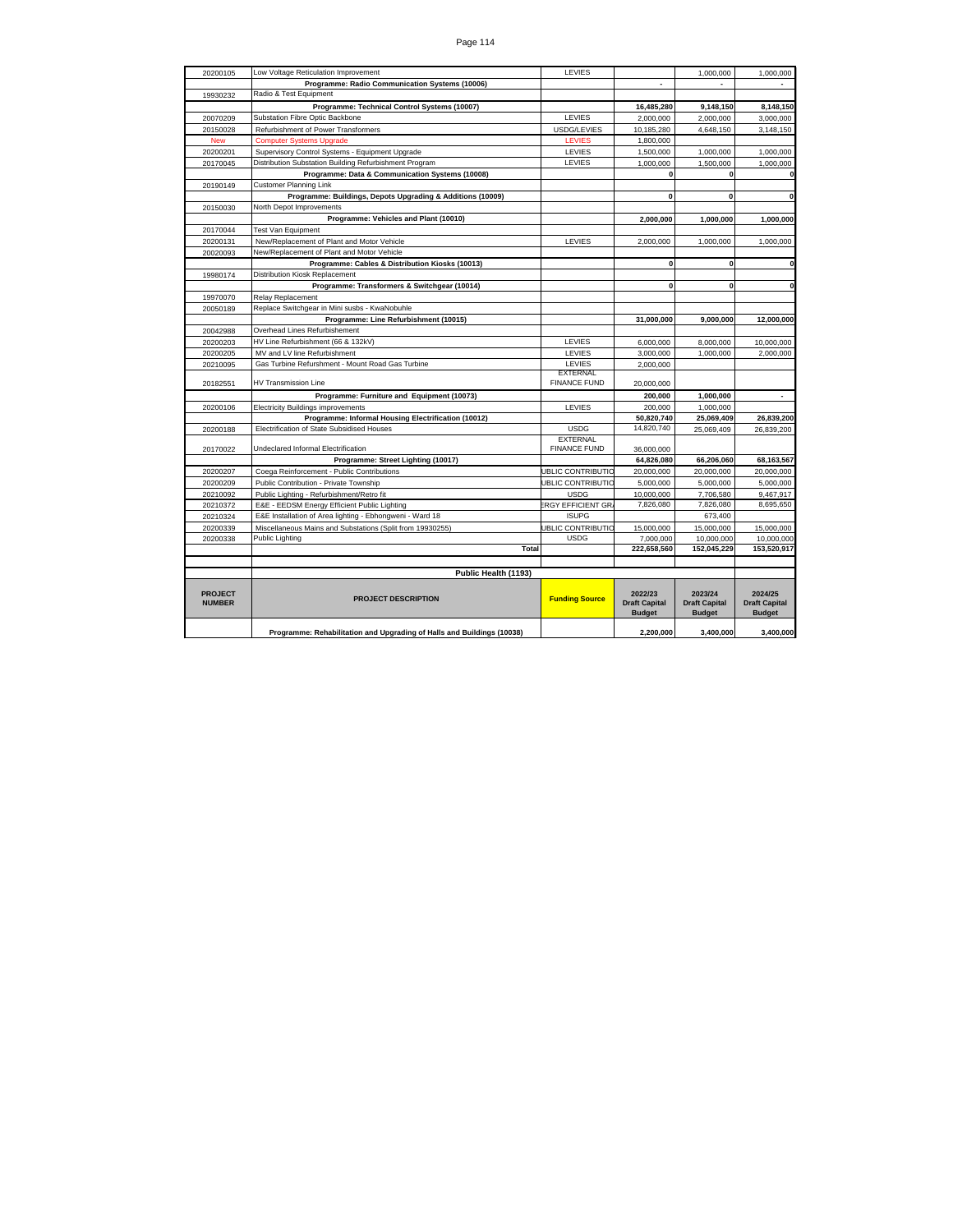| 20190305 | Secure Municipal Parks Facilities                                      |            |            |            |            |
|----------|------------------------------------------------------------------------|------------|------------|------------|------------|
| 20190308 | Upgrading of Municipal Office and Abulution Facilities                 | <b>CRR</b> | 500,000    | 500,000    | 500,000    |
| 20190298 | Occupational Health and Welness Center - Walmer                        | LEVIES     | 200,000    | 200,000    | 200,000    |
| 20190283 | Upgrade of Uitenhage Dog Pound                                         | LEVIES     | 500,000    | 700,000    | 700,000    |
| 20210218 | Construction of Settlers Park Office Building                          | <b>CRR</b> | 500,000    | 500,000    | 500,000    |
| 20210281 | Animal Control facility & Infrastructure                               | LEVIES     | 500,000    | 1,500,000  | 1,500,000  |
|          |                                                                        |            |            |            |            |
|          |                                                                        |            |            |            |            |
|          | Programme: Upgrade and Rehabilitation of Beaches (10052)               |            | 1,900,000  | 1,100,000  | 1,100,000  |
| 20190312 | Upgrade and Development of Coastal Infrastructure                      |            |            |            |            |
| 20190148 | Beach Development - Summerstrand                                       | LEVIES     | 600,000    | 600,000    | 600,000    |
| 20190150 | Beach Development - Bird Rock                                          |            |            |            |            |
| 20190153 | Beach Development - Wells Estate                                       | LEVIES     | ۰          |            |            |
| 20210224 | Beach Development - New Brighton                                       | LEVIES     | 500,000    | 500,000    | 500,000    |
| 20210232 | Purchase of Secure Boat                                                | LEVIES     | 800,000    |            |            |
|          | Programme: Greening and Development of Gateways and Public Open Spaces |            |            |            |            |
|          | (10053)                                                                |            | 22,000,000 | 23,850,000 | 20,950,000 |
| 20190195 | Welness Centre - Uitenhage Depot                                       | LEVIES     | 150,000    | 150,000    | 150,000    |
| 20190196 | Upgrade - Undeveloped Public Open Spaces                               |            |            |            |            |
| 20190198 | Ablution Facility - Peter Gibbs Nursary                                | LEVIES     | 800,000    | 1,000,000  | 1,000,000  |
| 20210228 | Construction of new greenhouse at Peter Gibbs Nursary                  | LEVIES     |            | 500,000    | 500,000    |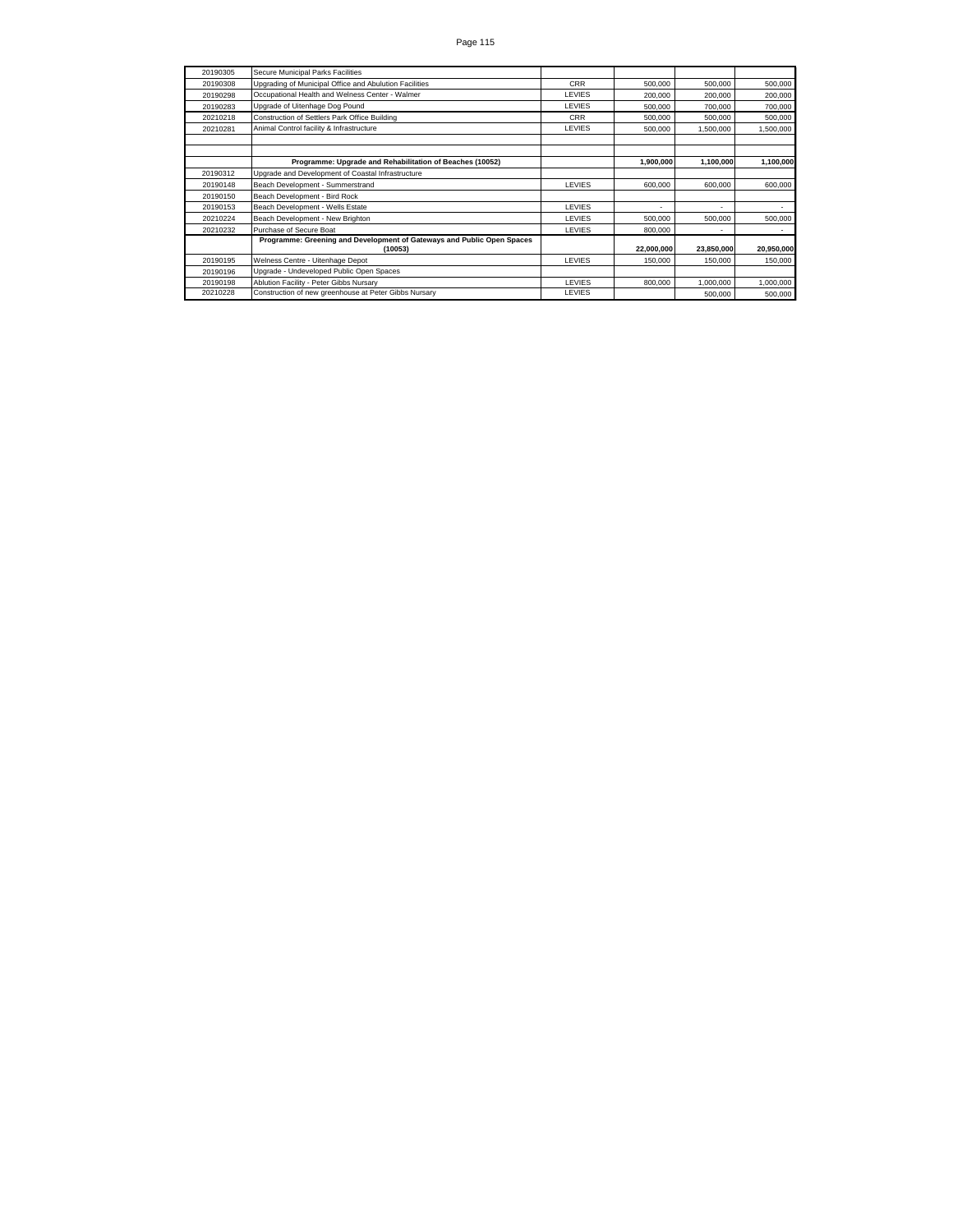| 20210229   | Construction of new greenhouse at Buxton road Nursary             | LEVIES        | 500.000   |           |           |
|------------|-------------------------------------------------------------------|---------------|-----------|-----------|-----------|
| 20210230   | Infrastructure and facilities for male initiation                 | <b>LEVIES</b> | 500.000   | 500.000   | 500,000   |
| 20210231   | Non-Specialised Vehicles - Public Health                          | <b>LEVIES</b> | 2.500.000 | 2.400.000 | 3.000.000 |
| New        | Borehole project - Buxton road Nurserv                            | <b>LEVIES</b> |           | 1.500.000 |           |
| New        | Borehole project - Peter Gibbs Nursery                            | <b>LEVIES</b> | 1.500.000 |           |           |
| New        | Gateways                                                          | <b>LEVIES</b> |           |           | 2.000.000 |
| New        | Site Development Plans - Koedoeskloof Landfill                    | LEVIES        | 1.750.000 |           |           |
| New        | Motherwell Fencing - Shukuma Wall                                 | <b>LEVIES</b> |           | 7.000.000 |           |
| New        | Upgrade and Development of Public Open Space - Lea Park           | <b>USDG</b>   | 1.200.000 | 1.200.000 | 1,200,000 |
| New        | Upgrade and Development of Public Open Space - Stent Park         | <b>USDG</b>   | 1.300.000 | 1.300.000 | 1,300,000 |
| New        | Upgrade and Development of Public Open Space - Strandfontein Park | <b>USDG</b>   | 1.500.000 | 1.500.000 | 1,500,000 |
| New        | Upgrade and Development of Public Open Space - Hippo Park         | <b>USDG</b>   | 1.900.000 | 1.900.000 | 1.900.000 |
| New        | Upgrade and Development of Public Open Space - Ntungela           | <b>USDG</b>   | 1.500.000 | 1.500.000 | 1.500.000 |
| New        | Upgrade and Development of Public Open Space - Bikiesdorp Park    | <b>USDG</b>   | 1.500.000 | 1.500.000 | 1,500,000 |
| New        | Upgrade and Development of Public Open Space - Langalibalele Park | <b>USDG</b>   | 1.900.000 | 1.900.000 | 1,900,000 |
| <b>New</b> | Upgrade and Development of Public Open Space - Richmond Hill      | <b>USDG</b>   | 1.500.000 |           | 1,500,000 |
| New        | Upgrade and Development of Public Open Space - Trafalgar Park     | <b>USDG</b>   | 1.500.000 |           | 1,500,000 |
| New        | Matanzima Fencing Extension                                       | <b>USDG</b>   | 500.000   |           |           |
|            |                                                                   |               |           |           |           |
|            | Programme: Cemetery Development and Upgrading (10054)             |               | 3.700.000 | 8.700.000 | 8,200,000 |
| 20190156   | Upgrade and Development of Forest Hill Cemetery                   | <b>LEVIES</b> | 500.000   | 500.000   | 500,000   |
| 20190162   | Upgrade and Development of Bloemendal Cemetery                    | <b>LEVIES</b> | 600,000   | 500.000   | 600,000   |
| 20190168   | Upgrade and Development of Matanzima Cemetery                     | <b>LEVIES</b> | 600.000   | 500.000   | 600,000   |
| 20190170   | Upgrade and Development of Gerald Smith Cemetery                  | <b>LEVIES</b> | 600,000   | 500.000   | 600,000   |
| 20190171   | Upgrade and Development of Motherwell Cemetery                    | LEVIES        | 800.000   | 500.000   | 800,000   |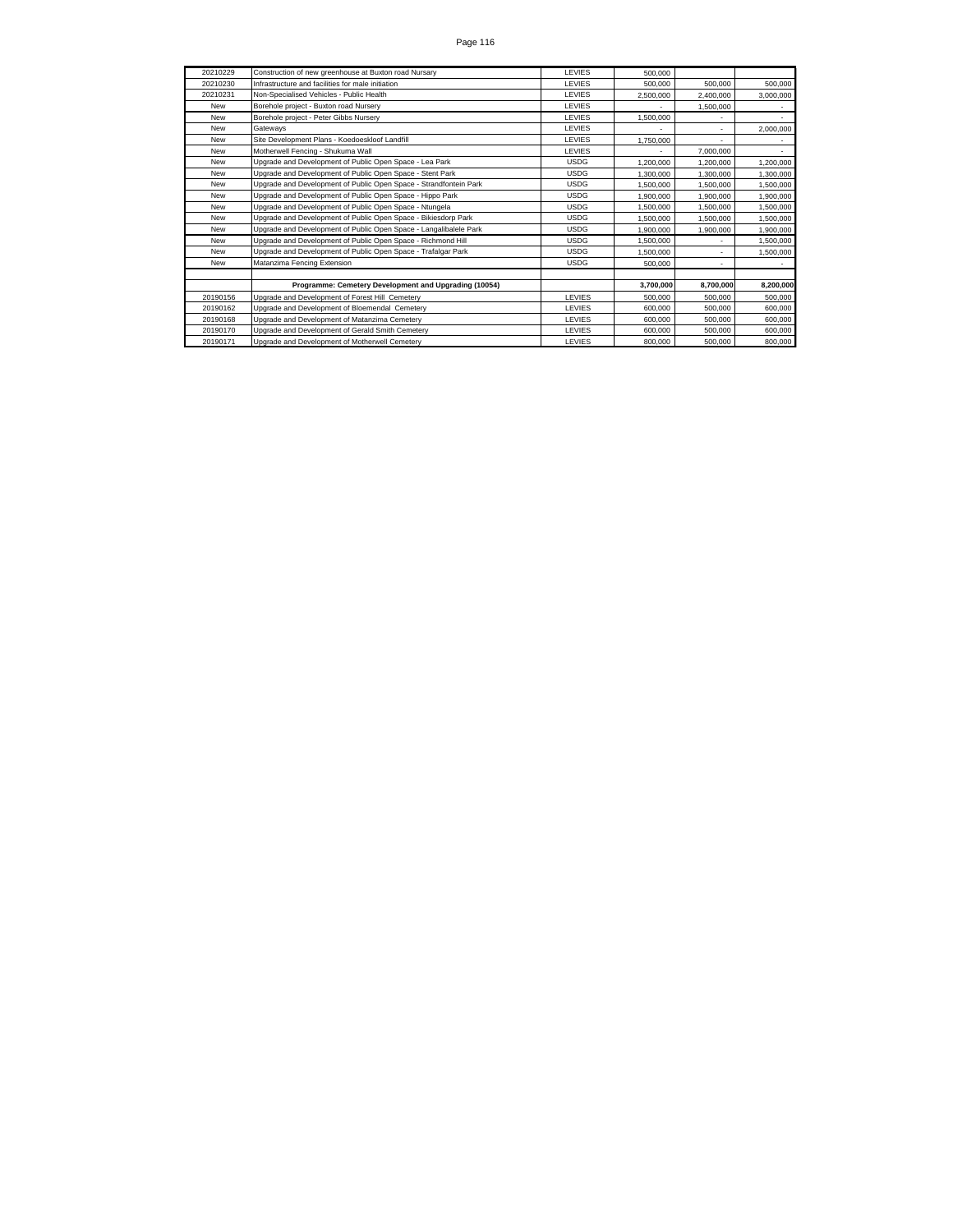| 20210227                        | Upgrade and Development of Kabah Cemetery                                 | LEVIES                | 600,000                                          | 500,000                                          | 600,000                                          |
|---------------------------------|---------------------------------------------------------------------------|-----------------------|--------------------------------------------------|--------------------------------------------------|--------------------------------------------------|
| 20210282                        | Fencing of North End Cemetery                                             | LEVIES                |                                                  |                                                  |                                                  |
|                                 |                                                                           |                       |                                                  |                                                  |                                                  |
| 20210305                        | Fencing of Korsten Cemetery                                               | <b>USDG</b>           |                                                  | 1,700,000                                        |                                                  |
| New                             | Water drainage and roads at Gerald Smith Cemetery                         | LEVIES                | $\overline{\phantom{a}}$                         | 2,000,000                                        | $\blacksquare$                                   |
| New                             | Water drainage and roads at Forest Hill Cemetery                          | LEVIES                |                                                  | 2,000,000                                        |                                                  |
| New                             | Water drainage and roads at Bloemendal Cemetery                           | <b>USDG</b>           |                                                  |                                                  | 2,000,000                                        |
| New                             | Water drainage and roads at Bethelsdorp Cemetery                          | <b>USDG</b>           | ÷                                                | $\overline{\phantom{a}}$                         | 2,500,000                                        |
|                                 |                                                                           |                       |                                                  |                                                  |                                                  |
|                                 |                                                                           |                       |                                                  |                                                  |                                                  |
|                                 |                                                                           |                       |                                                  |                                                  |                                                  |
|                                 | Programme: Furniture and Equipment (10073)                                |                       | 1,000,000                                        | 1,000,000                                        | 1,000,000                                        |
| 20190311                        | Computer and Office Equipment                                             |                       |                                                  |                                                  |                                                  |
| 20210219                        | PH: Purchase of Computer Equipment                                        | <b>CRR</b>            | 500,000                                          | 400,000                                          | 400,000                                          |
| 20210220                        | PH: Purchase of Office Furniture                                          | CRR                   | 500,000                                          | 600,000                                          | 600,000                                          |
|                                 |                                                                           |                       |                                                  |                                                  |                                                  |
|                                 |                                                                           |                       |                                                  |                                                  |                                                  |
|                                 | Programme: Specialised Vehicles (1011)                                    |                       | 4,300,000                                        | 4,300,000                                        | 5,000,000                                        |
| 20190307                        | Specialised Vehicles - Public health                                      | LEVIES                | 4,300,000                                        | 4,300,000                                        | 5,000,000                                        |
|                                 |                                                                           |                       |                                                  |                                                  |                                                  |
|                                 |                                                                           |                       |                                                  |                                                  |                                                  |
|                                 |                                                                           |                       |                                                  |                                                  |                                                  |
|                                 | Programme: Refuse, Tip Sites, Recycle Stations and Equipment (10055)      |                       | 7,400,000                                        | 6,300,000                                        | 16,300,000                                       |
| 20162440                        | Solid Waste Diversion and Beneficiation Project                           |                       |                                                  |                                                  |                                                  |
| 20170131                        | Air Pollution Monitoring Equipment                                        | LEVIES                | 800,000                                          | 1,000,000                                        | 1,000,000                                        |
| 20190193                        | Urban Refuse Transfer station - Gillespie                                 |                       |                                                  |                                                  |                                                  |
| 20190313                        | <b>Waste/ Parks Containers</b>                                            | LEVIES                | 1,000,000                                        | 2,000,000                                        | 2,000,000                                        |
| 20190314                        | Development of Waste Disposal Facilities                                  |                       |                                                  |                                                  |                                                  |
|                                 | Replacement of Refuse Compactors                                          | LEVIES                |                                                  |                                                  |                                                  |
| 20190316                        |                                                                           |                       |                                                  |                                                  |                                                  |
| 20200027                        | Specialised Medical Equipment                                             | LEVIES                | 100,000                                          | 100,000                                          | 100,000                                          |
| 20210233                        | Purchase of Plant and Equipment (bossie kapper, Ride on mover etc)        | LEVIES                | 200,000                                          | 200,000                                          | 200,000                                          |
| 20200289                        | Development of Waste Disposal Facilities (Arlington)                      | LEVIES                | 3,000,000                                        | 3,000,000                                        | 3,000,000                                        |
| New                             | Waste - Fencing of Arlington Disposal Site                                | LEVIES                | 2,300,000                                        |                                                  | 7,000,000                                        |
| New                             | Development of Waste Disposal Facilities (Koedoeskloof)                   | LEVIES                |                                                  |                                                  | 3,000,000                                        |
|                                 |                                                                           |                       |                                                  |                                                  |                                                  |
|                                 | Total                                                                     |                       | 42.500.000                                       | 48,650,000                                       | 55,950,000                                       |
|                                 |                                                                           |                       |                                                  |                                                  |                                                  |
|                                 |                                                                           |                       |                                                  |                                                  |                                                  |
|                                 | Safety & Security (1195)                                                  |                       |                                                  |                                                  |                                                  |
| <b>PROJECT</b><br><b>NUMBER</b> | <b>PROJECT DESCRIPTION</b>                                                | <b>Funding Source</b> | 2022/23<br><b>Draft Capital</b><br><b>Budget</b> | 2023/24<br><b>Draft Capital</b><br><b>Budget</b> | 2024/25<br><b>Draft Capital</b><br><b>Budget</b> |
|                                 |                                                                           |                       |                                                  |                                                  |                                                  |
|                                 | Programme: Rehabilitation and Upgrading of Halls and Buildings (10038)    |                       | 5,800,000                                        | 6,000,000                                        | 4,100,000                                        |
| 20182526                        | Metro Police: New Offices & Metro Police Stations                         | CRR                   |                                                  | 800,000                                          |                                                  |
|                                 |                                                                           |                       |                                                  |                                                  |                                                  |
|                                 |                                                                           |                       |                                                  |                                                  |                                                  |
| 20190130                        | Replacement of engine bay doors at South End Fire Station                 |                       |                                                  |                                                  |                                                  |
| 20190231                        | South End Fire Station                                                    |                       |                                                  |                                                  |                                                  |
| 20200118                        | Construction of Disaster Management Offices - Main Road, Despatch         | CRR                   | 2,900,000                                        |                                                  |                                                  |
| 20200138                        | TRAFFIC: REHABILITATION OF TRAFFIC & LICENSING BUILDINGS                  |                       | 500,000                                          |                                                  | 1,000,000                                        |
| 20210195                        | Rehabilitation of DLTC Test Yards - Korsten                               |                       | 1,100,000                                        |                                                  |                                                  |
| 20210197                        | Law Enforcement Equipment for Traffic                                     |                       | 900,000                                          |                                                  |                                                  |
|                                 |                                                                           |                       |                                                  |                                                  |                                                  |
| 20210202                        | Lift to accommodate Disabled Persons at Sidwell Traffic Centre            |                       |                                                  |                                                  | 1,000,000                                        |
| 20210203                        | Construction of Security Guard House at Sidwell Traffic Centre            |                       |                                                  | 200,000                                          | 300,000                                          |
| 20210204                        | Upgrade of Kwanobuhle Fire Station                                        |                       | 100,000                                          |                                                  | 1,000,000                                        |
| 20210205                        | Replacement of security fence at Kwanobuhle Fire Station                  |                       |                                                  | 1,000,000                                        |                                                  |
| 20210206                        | Upgrade of Govan Mbeki Fire Station                                       |                       | 100,000                                          |                                                  | 800,000                                          |
| 20210207                        | Upgrade of Miramar Fire Station                                           |                       | 100,000                                          | 1,000,000                                        |                                                  |
| 20210208                        | Replacement of engine bay doors at Fire Stations                          |                       | 100,000                                          | 1,000,000                                        |                                                  |
| 20210209                        | Replacement of collapsed wall at Sidwell Fire Station                     |                       |                                                  | 750,000                                          |                                                  |
| 20210210                        | Resurfacing of drill yard at Sidwell Fire Station                         |                       |                                                  | 750,000                                          |                                                  |
| 20210211                        | Replacement/covering of main roof at Sidwell Fire Station                 |                       |                                                  | 500,000                                          |                                                  |
|                                 |                                                                           |                       |                                                  |                                                  |                                                  |
|                                 |                                                                           |                       |                                                  |                                                  |                                                  |
|                                 |                                                                           |                       |                                                  |                                                  |                                                  |
|                                 |                                                                           |                       |                                                  |                                                  |                                                  |
|                                 |                                                                           |                       |                                                  |                                                  |                                                  |
|                                 | Programme: Upgrading of Computer Systems and Software Enhancement (10037) |                       |                                                  |                                                  |                                                  |
| 20170162                        | Traffic Training Centre - Learner Information Management System           |                       |                                                  |                                                  |                                                  |
|                                 | Programme: Specialised Vehicles (1011)                                    |                       | 22,000,000                                       | 5,000,000                                        |                                                  |
| 20182514                        | Metro Police - Specialised Vehicle - Water Cannon                         |                       |                                                  |                                                  |                                                  |
| 20190141                        | PURCHASE OF HYDRAULIC PLATFORM FOR FIRE & EMERGENCY SERVICES              | <b>CRR</b>            | 15,000,000                                       |                                                  |                                                  |
| 20210271                        | Replacement of Fire Appliances - Hydraulic Platform                       |                       |                                                  | 2,000,000                                        |                                                  |
| 20190232                        | Replacement of Off Road Appliances                                        | <b>CRR</b>            | 3.000.000                                        |                                                  |                                                  |
| 20210201                        | Traffic: Purchase of Electronic Information Signs on Trailer              |                       |                                                  | 1,000,000                                        |                                                  |
| 20210198                        | TRAFFIC: - PURCHASE OF TOW TRUCKS                                         |                       |                                                  | 2,000,000                                        |                                                  |
| 20190233                        | Replacement of Fire Appliances for Sidwell Fire Station                   | CRR                   | 4,000,000                                        |                                                  |                                                  |
| 20190271                        | Replacement of Fleet B0418 for Metro Police                               |                       |                                                  |                                                  |                                                  |
|                                 | Programme: Vehicles and Plant (10010)                                     |                       | 5.800.000                                        | 3,500,000                                        | 6,500,000                                        |
|                                 |                                                                           |                       |                                                  |                                                  |                                                  |
| 20140015                        | Vehicles for Safety and Security (Security Only)                          | CRR                   | 1,000,000                                        |                                                  |                                                  |
| 20170141                        | Vehicles for Safety & Security (Disaster only)                            |                       |                                                  |                                                  |                                                  |
| 20170142                        | Vehicles for Safety & Security (Metro Police only)                        |                       |                                                  |                                                  |                                                  |
| 20182515                        | Metro Police: Trooper Carrier                                             | <b>CRR</b>            | 4,800,000                                        |                                                  | 5,000,000                                        |
| 20210212                        | Purchase of Rescue Water Boat for Fire & Emergency                        |                       |                                                  | 500,000                                          |                                                  |
| 20182518                        | Traffic: Motherwell Thusong- Vehicles                                     |                       |                                                  |                                                  |                                                  |
| 20190136                        | Vehicles for Safety & Security (Traffic only) - Additional                |                       |                                                  | 3,000,000                                        | 1,500,000                                        |
|                                 | Programme: Safety and Security Equipment (10057)                          |                       | 1,400,000                                        | 9,000,000                                        | 13,500,000                                       |
|                                 | Purchase of Plant and Equipment (Fire & Emergency Services)               | <b>CRR</b>            |                                                  |                                                  |                                                  |
| 20150047<br>20170146            | Law Enforcement Equipment for Metro Police - Drager Machines              | <b>CRR</b>            | 1,000,000                                        | 500,000<br>500,000                               | 500,000                                          |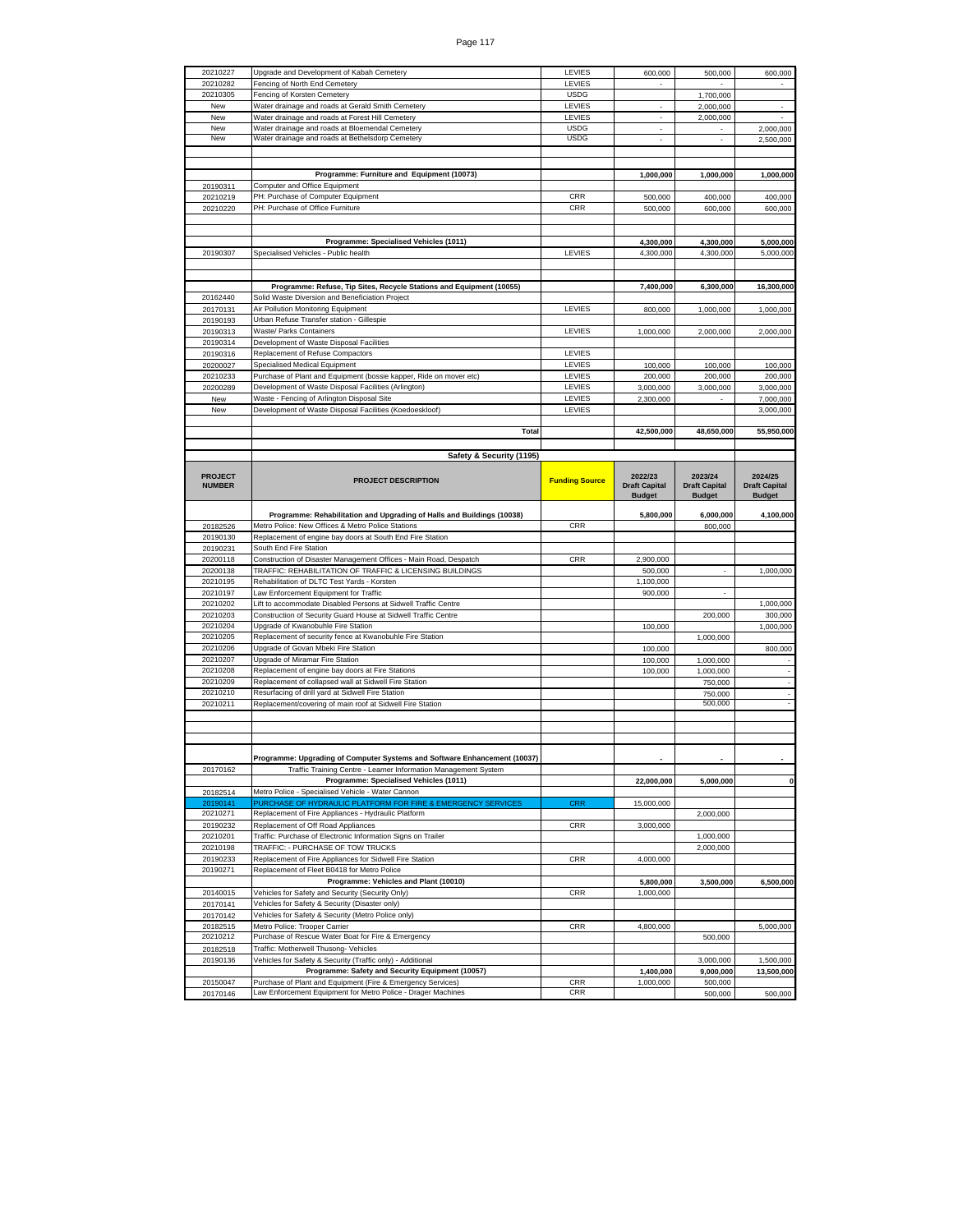| 20170152                        | Traffic Training College - Road Safety: Seat belt convincer                 |                       |                                                  |                                 |                                 |
|---------------------------------|-----------------------------------------------------------------------------|-----------------------|--------------------------------------------------|---------------------------------|---------------------------------|
| 20170154                        | Replacement Rescue Pump - Fire                                              | CRR                   |                                                  | 5.000.000                       | 5,000,000                       |
| 20170163                        | Traffic - In Car Camera for Law Enforcement                                 |                       |                                                  | 500,000                         |                                 |
| 20210199                        | Purchase of Server for South End Fire Station                               | <b>CRR</b>            | 200,000                                          | 500,000                         |                                 |
| 20210200                        | Replacement of standby generators at South End Fire Station                 |                       |                                                  | 1,000,000                       |                                 |
| 20190142                        | Replacement of Generators at Greenbushes and Uitenhage                      |                       |                                                  | 1,000,000                       |                                 |
| 20190228                        | Replacement of Radios                                                       | CRR                   | 200,000                                          |                                 | 6,000,000                       |
|                                 | CCTV Mobile Vehicle- Enhancements                                           |                       |                                                  |                                 |                                 |
| 20190229                        |                                                                             |                       |                                                  |                                 |                                 |
| 20190230                        | CCTV Equipment & Infrastructure                                             | CRR                   |                                                  |                                 | 2,000,000                       |
|                                 | Programme: Furniture and Equipment (10073)                                  |                       | 19,900,000                                       | 2,500,000                       | 1,900,000                       |
| 20170144                        | Furniture and Offcie Equipment- Metro Police                                | CRR                   |                                                  |                                 | 800,000                         |
| 20182525                        | Security: Strat Intervention unit: installation of Industrial Extractor Fan |                       |                                                  |                                 |                                 |
| 20182531                        | Upgrading of Uitenhage fail over for data centre - Equipment                |                       |                                                  |                                 |                                 |
| 20182532                        | Furniture and Office Equipment - Disaster Management                        | <b>CRR</b>            |                                                  | 800,000                         |                                 |
| 20182533                        | Disaster Management: Upgrade of Equipment for supply of Solar energy        | CRR                   |                                                  | 200,000                         |                                 |
| 20190121                        | Purchase of Computer Equipment - Safety's ED                                |                       |                                                  |                                 |                                 |
| 20190122                        | Purchase of Computer Equipment - Traffic                                    |                       |                                                  |                                 |                                 |
| 20190123                        | Purchase of Computer Equipment - Fire & Emergency                           | CRR                   |                                                  | 100,000                         | 200,000                         |
| 20190124                        | Purchase of Computer Equipment - Disaster Management                        | CRR                   | 200,000                                          | 200,000                         |                                 |
| 20200163                        | TRAFFIC: PURCHASE OF FURNITURE FOR TRAFFIC & LICENSING                      |                       |                                                  | 200,000                         |                                 |
| 20210377                        | Safer City: Servers for Intelligent Operations System                       | CRR                   |                                                  |                                 |                                 |
|                                 |                                                                             |                       | 3,611,950                                        |                                 |                                 |
| 20210378                        | Safer City: Fibre Optic Cabling for CCTV cameras                            | CRR                   | 2,000,000                                        |                                 |                                 |
| 20210379                        | Safer City: Purchase & Install IP & smart cameras                           | CRR                   | 5,000,000                                        |                                 |                                 |
| 20210380                        | Safer City: New CCTV Software System with smart technology                  | <b>CRR</b>            | 6,058,050                                        |                                 |                                 |
| 20210381                        | Safer City: Purchase & Installation of Video Wall Equipment                 | CRR                   | 1,300,000                                        |                                 |                                 |
| 20210385                        | Safer City: Purchase of Computer Equipment                                  | <b>CRR</b>            | 260,000                                          |                                 |                                 |
| 20210386                        | Safer City: Furniture and Equipment for Control Room                        | <b>CRR</b>            | 200,000                                          |                                 |                                 |
| 20210387                        | Safer City: Control Room Upgrade - South End                                | CRR                   | 470,000                                          |                                 |                                 |
| 20220061                        | Purchase & Installation of Shelving at Armoury - Sidwell                    | <b>CRR</b>            | 100,000                                          |                                 |                                 |
| 20220062                        | Renewal of Carports at Armoury - Sidwell                                    | CRR                   | 300,000                                          |                                 |                                 |
| 20190125                        | Purchase of Computer Equipment - Secuirty Services                          | <b>CRR</b>            | 200,000                                          | 200,000                         | 400,000                         |
| 20190126                        | Purchase of Computer Equipment - Metro Police                               | CRR                   |                                                  | 300,000                         | 500,000                         |
| 20200130                        | METRO POLICE : PURCHASE AND INSTALLATION OF SAFES                           | CRR                   | 200,000                                          | 500,000                         |                                 |
|                                 | <b>Total</b>                                                                |                       |                                                  |                                 |                                 |
|                                 |                                                                             |                       | 54,900,000                                       | 26,000,000                      | 26,000,000                      |
|                                 |                                                                             |                       |                                                  |                                 |                                 |
|                                 | <b>Corporate Services (1197)</b>                                            |                       |                                                  |                                 |                                 |
|                                 |                                                                             |                       |                                                  |                                 |                                 |
| <b>PROJECT</b><br><b>NUMBER</b> | <b>PROJECT DESCRIPTION</b>                                                  | <b>Funding Source</b> | 2022/23<br><b>Draft Capital</b><br><b>Budget</b> | 2023/24<br><b>Draft Capital</b> | 2024/25<br><b>Draft Capital</b> |
|                                 |                                                                             |                       |                                                  | <b>Budget</b>                   | <b>Budget</b>                   |
|                                 | Programme: Upgrading of Computer Systems and Software Enhancement (10037)   |                       | 19,700,000                                       | 7,000,000                       | 7,000,000                       |
| 20170145                        | Disaster Recovery Center - Information Security                             | CRR                   | 3,000,000                                        | 6,000,000                       | 5,000,000                       |
| 20182437                        | Purchase of Servers and other IT related Infrastructure                     | CRR                   | 7,200,000                                        |                                 |                                 |
| 20182438                        | Office Furniture - Corporate Admin                                          | CRR                   | 2,500,000                                        | $\blacksquare$                  | $\overline{\phantom{a}}$        |
| 20182560                        | <b>EMS</b> - Enhancements                                                   |                       |                                                  |                                 |                                 |
| 20200025                        | Disaster Recovery: Backup power and Renewable energy                        | CRR                   | 1,000,000                                        | 1,000,000                       | 1,000,000                       |
| 20210179                        | Procuement of Furniture for HRMS                                            | CRR                   | 1,000,000                                        | $\blacksquare$                  |                                 |
| 20220112                        | Purchase of Computers and Computer Equipment                                | CRR                   | 3,000,000                                        |                                 | 1,000,000                       |
| 20220113                        | CASS: Automation of Bookings                                                | CRR                   | 2,000,000                                        | $\blacksquare$                  |                                 |
|                                 |                                                                             |                       |                                                  |                                 |                                 |
|                                 |                                                                             |                       |                                                  |                                 |                                 |
|                                 | Programme: Rehabilitation and Upgrading of Halls and Buildings (10038)      |                       | 16,600,000                                       | 22,515,000                      | 22,500,000                      |
| 20182437                        | Purchase of Servers and other IT related Infrastructure                     | LEVIES                | 3,200,000                                        | 14,065,000                      | 21,500,000                      |
| 20190262                        | Algoa House - Upgrade of Offices                                            | LEVIES                |                                                  | 550,000                         |                                 |
| 20190263                        | Lilian Diedericks Building - Upgrading & Rehabilitation                     |                       |                                                  |                                 |                                 |
| 20190264                        | Airconditioning of Municipal Buildings                                      | LEVIES                | $\overline{\phantom{a}}$                         | 1,000,000                       | 1,000,000                       |
| 20190267                        | Fencing of Colchester Community Hall                                        |                       |                                                  |                                 |                                 |
| 20190268                        | Erection of Ward 34 Councillor Office                                       | LEVIES                | 200,000                                          | 500,000                         |                                 |
| 20200144                        | Purchase of chairs and tables for Community Halls                           | LEVIES                |                                                  | 1,000,000                       |                                 |
| 20200250                        | Office Renovations-13th floor, Fidelity Building                            | LEVIES                |                                                  | 250,000                         |                                 |
| 20200251                        | Upgrade to switchboard: 1st Floor, Fidelity Building                        | LEVIES                |                                                  | 250,000                         |                                 |
| 20200253                        | Upgrade to HRMS Offices: 13th Floor, Fidelity Building                      | LEVIES                |                                                  |                                 |                                 |
|                                 |                                                                             |                       |                                                  | 150,000                         |                                 |
| 20210179                        | Procurement of Furniture for HRMS                                           | <b>LEVIES</b>         |                                                  | 1,000,000                       |                                 |
| 20210180                        | Lillian Diedericks: Intercom system and Braille Buttons                     | LEVIES                |                                                  |                                 |                                 |
| 20210181                        | Lillian Diedericks Building-Evacuation System                               | LEVIES                |                                                  | 1,500,000                       |                                 |
| 20210182                        | Fidelity Building: Evacuation System                                        | LEVIES                |                                                  | 1,100,000                       |                                 |
| 20210183                        | Noninzi Luzipho Building - Evacuation System                                | LEVIES                |                                                  | 450,000                         |                                 |
| 20210184                        | City Hall-Evacuation System                                                 | LEVIES                |                                                  | 450,000                         |                                 |
| 20210185                        | Uitenhage Town Hall-Evacuation System                                       | LEVIES                |                                                  | 250,000                         |                                 |
| 20210186                        | Aerodrome - Installation of Fencing                                         | LEVIES                | 8,000,000                                        |                                 |                                 |
| 20210263                        | Algoa House: Intercom system and Braille Buttons                            | LEVIES                | 200,000                                          |                                 |                                 |
| 20210264                        | Feather Market Centre: Intercom system and Braille Buttons                  | LEVIES                | 200,000                                          |                                 |                                 |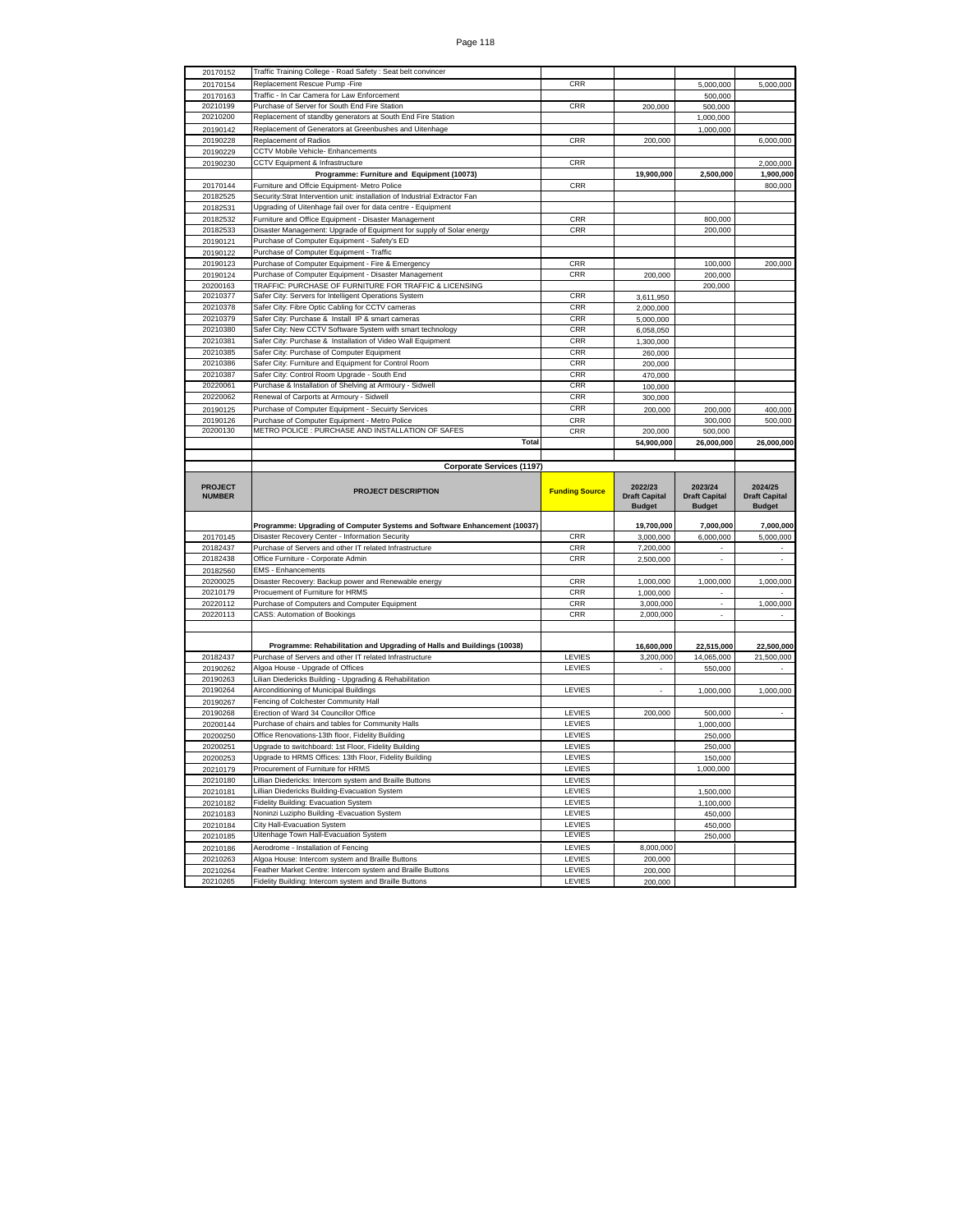| 20210267                        | The Campanile: Intercom system and Braille Buttons                     | LEVIES                | 200,000                                          |                                                  |                                                  |
|---------------------------------|------------------------------------------------------------------------|-----------------------|--------------------------------------------------|--------------------------------------------------|--------------------------------------------------|
| 20210268                        | Uitenhage Town Hall: Intercom system and Braille Buttons               | LEVIES                | 200,000                                          |                                                  |                                                  |
| 20210269                        | Noninzi Luzipho: Intercom system and Braille Buttons                   | LEVIES                | 200,000                                          |                                                  |                                                  |
| 20220149                        | Fencing Ward 55 - Councillor's Office and Hall                         | LEVIES                | 700,000                                          |                                                  |                                                  |
| 20220150                        | Ward 42 Councillor's office: Installation of fencing                   | LEVIES                | 500,000                                          |                                                  |                                                  |
| 20220151                        | Ward 43 Councillor's office: Installation of fencing                   | LEVIES                | 500,000                                          |                                                  |                                                  |
| 20220152                        | Ward 44 Councillor's office: Installation of fencing                   | LEVIES                | 700,000                                          |                                                  |                                                  |
| 20220153                        | Ward 6 Councillor's office: Installation of fencing                    | LEVIES                | 800,000                                          |                                                  |                                                  |
| 20220154                        | Ward 56 Councillor's office: Installation of fencing                   | LEVIES                | 800,000                                          |                                                  |                                                  |
|                                 | Total                                                                  |                       | 36,300,000                                       | 29,515,000                                       | 29,500,000                                       |
|                                 |                                                                        |                       |                                                  |                                                  |                                                  |
|                                 | Budget & Treasury (1198)                                               |                       |                                                  |                                                  |                                                  |
| <b>PROJECT</b><br><b>NUMBER</b> | <b>PROJECT DESCRIPTION</b>                                             | <b>Funding Source</b> | 2022/23<br><b>Draft Capital</b><br><b>Budget</b> | 2023/24<br><b>Draft Capital</b><br><b>Budget</b> | 2024/25<br><b>Draft Capital</b><br><b>Budget</b> |
|                                 | Programme: Rehabilitation and Upgrading of Halls and Buildings (10038) |                       | 18,643,620                                       | 4,274,430                                        | 0                                                |
| 20050219                        | Upgrade and Furnishing Customer Care Centres                           |                       |                                                  |                                                  |                                                  |
| 20182605                        | Construction of new offices at Supply Chain Management                 | <b>CRR</b>            | 17,768,200                                       | 4,274,430                                        |                                                  |
| 20220077                        | Installation of alarm system at Kwamagxaki Customer Care Centre        | <b>CRR</b>            | 101,100                                          |                                                  |                                                  |
| 20220084                        | Installation of alarm system at Zwide Customer Care Centre             | LEVIES                | 102,950                                          |                                                  |                                                  |
| 20220085                        | Installation of alarm system at Motherwell Customer Care Centre        | LEVIES                | 72,700                                           |                                                  |                                                  |
| 20220086                        | Installation of alarm system at Uitenhage Customer Care Centre         | LEVIES                | 66,700                                           |                                                  |                                                  |
| 20220087                        | Installation of alarm system at Despatch Customer Care Centre          | LEVIES                | 67.050                                           |                                                  |                                                  |
| 20220088                        | Installation of alarm system at Kwanobuhle Customer Care Centre        | LEVIES                | 53,500                                           |                                                  |                                                  |
| 20220089                        | Installation of alarm system at New Brighton Customer Care Centre      | LEVIES                | 102,950                                          |                                                  |                                                  |
| 20220090                        | Installation of alarm system at ETB Customer Care Centre               | LEVIES                | 102.950                                          |                                                  |                                                  |
| 20220091                        | Installation of alarm system at Fidelity Customer Care Centre          | LEVIES                | 102,950                                          |                                                  |                                                  |
| 20220092                        | Installation of alarm system at Korsten Customer Care Centre           | LEVIES                | 49,600                                           |                                                  |                                                  |
| 20182612                        | <b>B&amp;T Office Renovations - ETB</b>                                | LEVIES                | 52,970                                           |                                                  |                                                  |
| 20190322                        | Security Upgrades - City Hall                                          |                       |                                                  |                                                  |                                                  |
|                                 | Programme: Furniture and Equipment (10073)                             |                       | 2,500,000                                        | 1,250,000                                        | 1,600,000                                        |
| 20050130                        | Replacement of Revenue Sub-Directorate Computer Equipment              | LEVIES                | 550,000                                          |                                                  |                                                  |
| 20200262                        | Replacement of Old Laptops and Desktops                                | LEVIES                | 450,000                                          | 250,000                                          | 500,000                                          |
| 20120079                        | Replacement Handheld Devices - Meter Reading                           | LEVIES                | 500,000                                          |                                                  |                                                  |
| 20120080                        | Replacement of Vending POS Equipment                                   | LEVIES                | 1,000,000                                        | 1.000.000                                        | 1,100,000                                        |
|                                 | Total                                                                  |                       | 21,143,620                                       | 5,524,430                                        | 1.600.000                                        |
|                                 |                                                                        |                       |                                                  |                                                  |                                                  |
|                                 | Sports, Recreational & Cultural Services (1194)                        |                       |                                                  |                                                  |                                                  |
|                                 |                                                                        |                       |                                                  |                                                  |                                                  |
| <b>PROJECT</b><br><b>NUMBER</b> | <b>PROJECT DESCRIPTION</b>                                             | <b>Funding Source</b> | 2022/23<br><b>Draft Capital</b><br><b>Budget</b> | 2023/24<br><b>Draft Capital</b><br><b>Budget</b> | 2024/25<br><b>Draft Capital</b><br><b>Budget</b> |
|                                 | Programme: Rehabilitation and Upgrading of Halls and Buildings (10038) |                       | 33.000.000                                       | 37,000,000                                       | 11,200,000                                       |
| 20100104                        | Mendi Arts and Cultural Center                                         |                       |                                                  |                                                  |                                                  |
| 20162174                        | Rehabilitation of Red Location Precinct Buildings                      | LEVIES                | 8,000,000                                        | 8,000,000                                        | 2,000,000                                        |
| 20182617                        | Construction of Multi-Purpose Centre - Ward 17                         | LEVIES                | 5,000,000                                        | 7,000,000                                        | 1,000,000                                        |
| 20182618                        | Construction of Multi-Purpose Centre - Ward 34                         | LEVIES                | 5,000,000                                        | 7,000,000                                        | 1,000,000                                        |
| 20182619                        | Construction of Multi-Purpose Centre - Ward 42                         | LEVIES                | 5,000,000                                        | 5,000,000                                        | 1,000,000                                        |
| 20190320                        | Construction of Multi-Purpose Centre - Ward 21                         | LEVIES                | 5,000,000                                        | 5,000,000                                        | 1.000.000                                        |
| 20190321                        | Construction of Multi-Purpose Centre - Ward 55                         | LEVIES                | 4,000,000                                        | 5,000,000                                        | 1,000,000                                        |